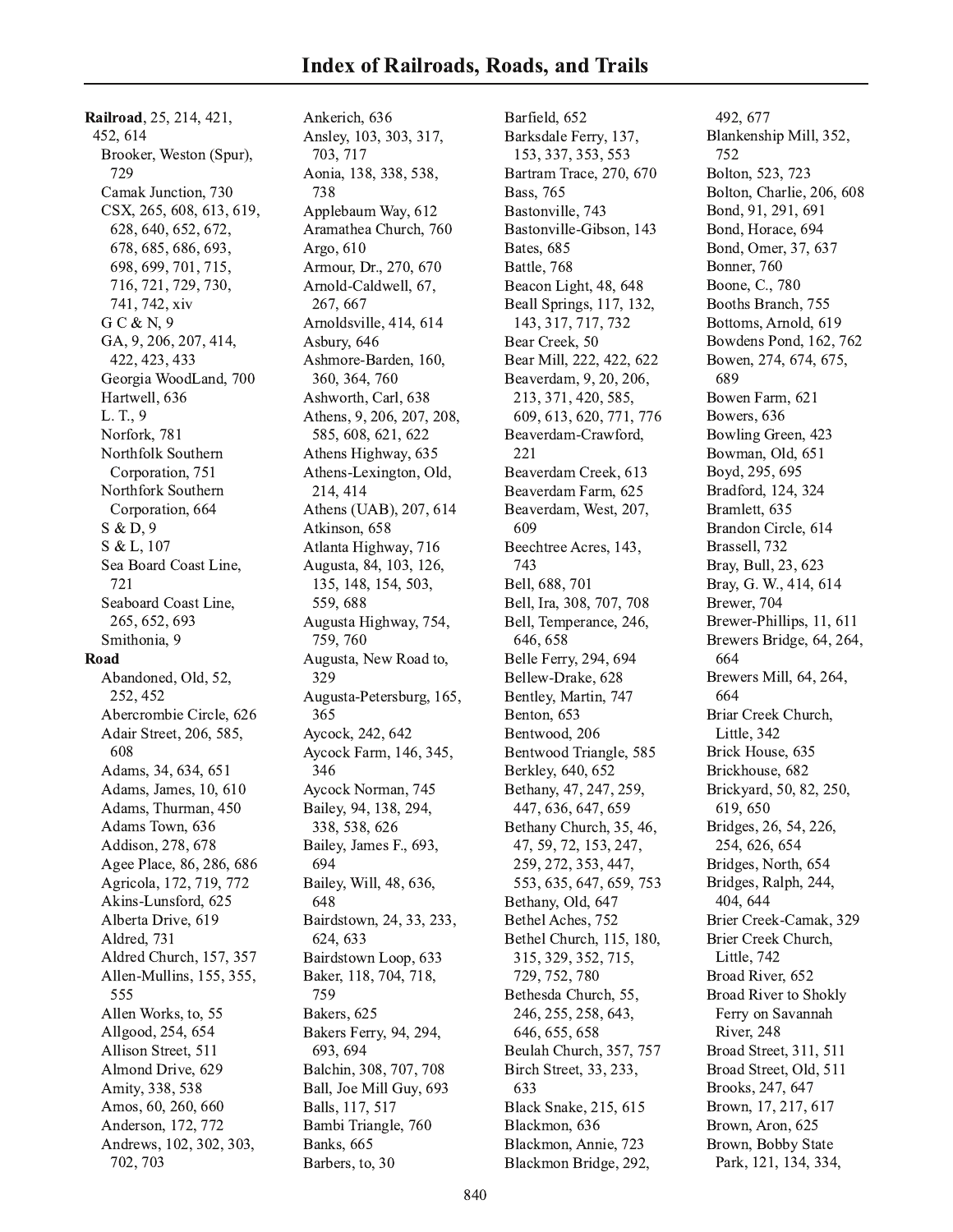721, 734 Brown, Bobby State Park, 322, 722 Brown, Bobby, State Park, 333 Brown Bros., 64, 264, 664 Brown Brothers, 663 Brown, Carlton, 636 Brown, Duckworth, 640 Brown, Earnest, 322, 722 Brown, Pierce, 648 Brown, Sarah, 659 Browns Bridge, 239, 639 Browns Chapel, 246, 630, 646 Brownsborough, 512 Bruce, 26, 226, 626 Bruce, Charles, 610 Buck, Big, 621 Buds, 232, 632 Buffalo Lick, 635 Buffalo Mill, 55, 255, 655 Bullards Ferry, 278, 678 Bullock Mill, 619 Bunch, 95, 295, 695 Burbick Lane, 675 Burndale Ferry, 126, 326 Burt, 42, 242, 642 Burton, Luther, 91, 291, 691 Burton, Richard, 150 Busbin Lane, 613 **Butts**, 779 Buzzard Ferry, 279 By-Pass, Thomson East, 150, 350 By-Pass, Thomson West, 150, 350 Caldwell, Arnold, 254, 654 Calhoun Falls, 307, 707 Callaway, Adolphus, 682 Callaway-Jackson Store, 269, 469, 669 Calloway, Adolphus, 282 Camak, 141, 341, 730 Camak School, 329, 729 Campbell, 110, 111, 310, 710, 711 Cann, 650 Cantrell, 63, 263, 663 Carey, 10, 210, 610 Carey, Faye, 610 Carey-Ford, 10, 610 Carlton, 93, 265, 665,

693 Carpenter, 76, 276, 476, 663, 676 Carrie, Glenn, 608 Carter, 107 Cartledge, 755 Cason, 717 Cason Dairy, 331 Cason Pond, 317, 331, 719 Cato, 35, 635 Cattail Branch, 276, 291, 676, 691 Cattown, 168, 768 Cedar, 759 Cedar, Big, 127, 327, 527, 727 Cedar Creek, 266, 666 Cedar Creek Drive, 609 Cedar Grove, 42, 642 Cedar Shoals, 609 Cedar Springs Drive, 609 Center Church, 23, 223, 423, 623 Center Hill, 259, 659 Centerville, 255, 263, 655, 663 Chafin, 101, 301, 701 Chalker, 143, 743, 751 Chalker-Smith, 543 Chamberlains Ferry, 159, 359, 559, 759 Chandler, 11, 211, 611 Chandler, H. V., 619 Chandler-Silver, 29, 229, 429, 629 Channel, 768 Chapman Street, 511 Chastain, 94, 294, 617, 694 Cheek-Pulliam, 617, 626 Cherokee, 9, 39, 107, 206, 239, 585, 608, 609, 627, 639, 707 Cherokee Country Club, 765 Cherokee Fork on Savannah River to Muckleroy Ferry on Broad River, 108, 508 Cherry Street, 223, 423, 623 Chester, 47, 247, 447, 647 Childers, 213, 413, 613 Christian, Dub, 638

Church Street, 23, 223, 423, 623 Clark, 638 Clark-Reese, 751 Clarke Co. #122, 608 Clarke Co. #123, 608 Clarke Co. #124, 608 Clarke Co. #125, 608 Clarke Co. #1282, 609 Clarke Co. #1283, 609 Clarke Co. #1284, 609 Clarke Co. #1285, 609 Clarke Co. #1286, 609 Clarke Co. #1287, 609 Clarke Co. #1291, 609 Clarke Co. #1292, 609 Clarke Co. #1293, 609 Clarke Co. #1294, 609 Clarke Co. #131, 608 Clarke Co. #132, 8, 206, 608 Clarke Co. #1325, 609 Clarke Co. #1326, 609 Clarke Co. #133, 206, 608 Clarke Co. #134, 206, 207, 608 Clarke Co. #135, 608 Clarke Co. #1350, 608 Clarke Co. #1360, 608 Clarke Co. #1361, 608 Clarke Co. #1362, 609 Clarke Co. #137, 9, 206, 609 Clarke Co. #1384, 609 Clarke Co. #1385, 609 Clarke Co. #139, 608 Clarke Co. #140, 608, 609 Clarke Co. #1402, 609 Clarke Co. #1403, 609 Clarke Co. #1404, 609 Clarke Co. #1405, 609 Clarke Co. #1407, 609 Clarke Co. #1408, 609 Clarke Co. #1414, 608 Clarke Co. #1419, 609 Clarke Co. #144, 608 Clarke Co. #146, 608 Clarke Co. #148, 609 Clarke Co. #149, 609 Clarke Co. #158, 609 Clarke Co. #161, 609 Clarke Co. #163, 609 Clarke Co. #166, 609 Clarke Co. #190, 609 Clarke Co. #203, 208,

608 Clarke Co. #214, 609 Clarke Co. #218, 609 Clarke Co. #228, 609 Clarke Co. #237, 608 Clarke Co. #253, 609 Clarke Co. #254, 609 Clarke Co. #255, 609 Clarke Co. #257, 609 Clarke Co. #258, 609 Clarke Co. #259, 609 Clarke Co. #268, 609 Clarke Co. #270, 609 Clarke Co. #271, 609 Clarke Co. #275, 608 Clarke Co. #276, 608 Clarke Co. #277, 609 Clarke Co. #278, 609 Clarke Co. #279, 609 Clarke Co. #281, 609 Clarke Co. #282, 609 Clarke Co. #291, 609 Clarke Co. #304, 609 Clarke Co. #307, 207 Clarke Co. #308, 609 Clarke Co. #311, 609 Clarke Co. #312, 207 Clarke Co. #316, 609 Clarke Co. #317, 609 Clarke Co. #319, 609 Clarke Co. #324, 609 Clarke Co. #325, 609 Clarke Co. #326, 609 Clarke Co. #327, 609 Clarke Co. #328, 609 Clarke Co. #331, 609 Clarke Co. #333, 609 Clarke Co. #334, 609 Clarke Co. #335, 609 Clarke Co. #337, 609 Clarke Co. #338, 609 Clarke Co. #340, 609 Clarke Co. #342, 609 Clarke Co. #343, 609 Clarke Co. #344, 609 Clarke Co. #345, 609 Clarke Co. #346, 609 Clarke Co. #352, 207 Clarke Co. #353, 207 Clarke Co. #354, 207 Clarke Co. #376, 207 Clarke Co. #381, 207 Clarke Co. #382, 207 Clarke Co. #384, 207 Clarke Co. #386, 207 Clarke Co. #390, 609 Clarke Co. #393, 609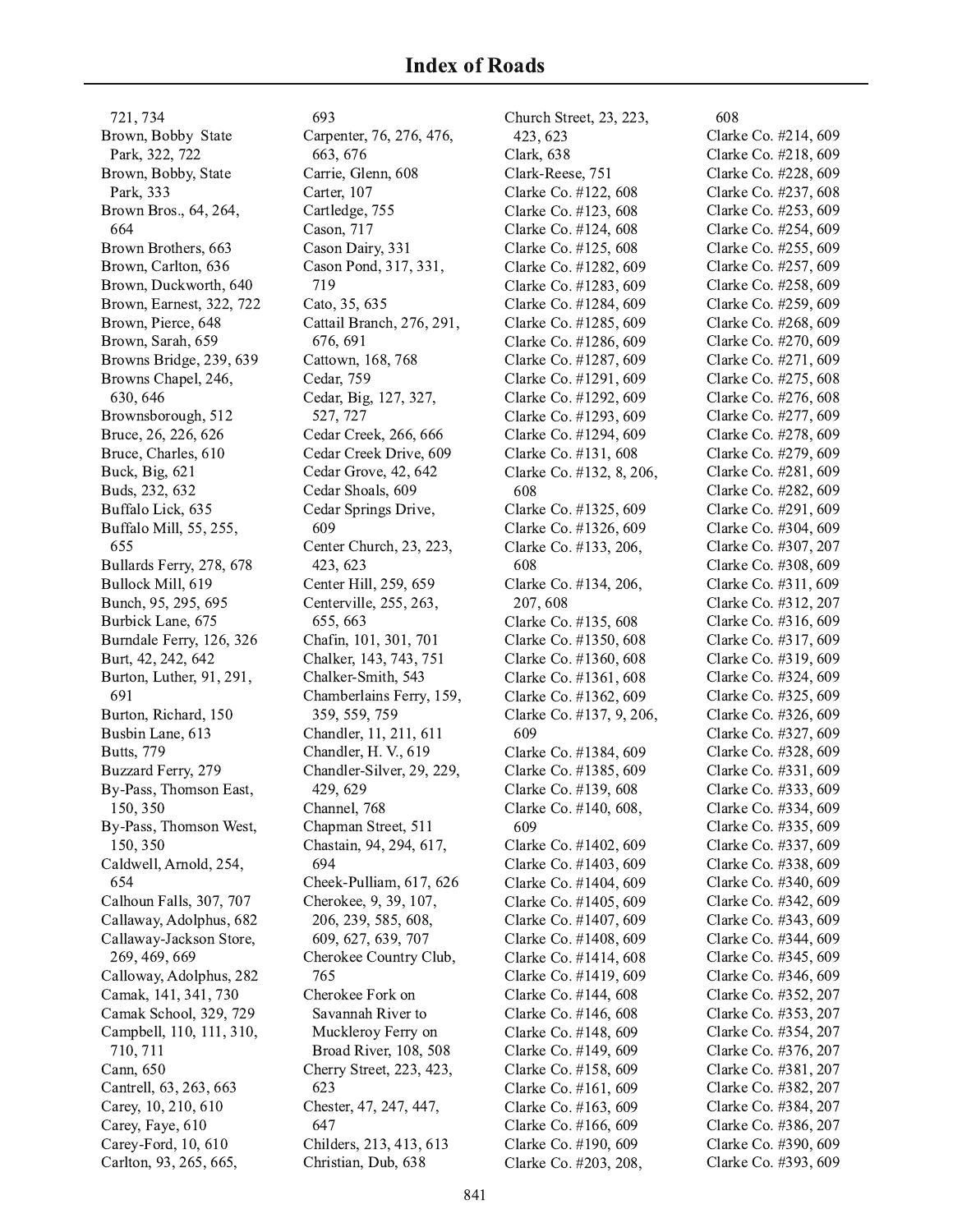Clarke Co. #395, 608 Clarke Co. #408, 207 Clarke Co. #427, 207 Clarke Co. #428, 207 Clarke Co. #436, 207 Clarke Co. #455, 609 Clarke Co. #457, 609 Clarke Co. #464, 608 Clarke Co. #470, 9, 208, 608, 609 Clarke Co. #475, 609 Clarke Co. #477, 208, 608, 609 Clarke Co. #512, 608 Clarke Co. #52, 207 Clarke Co. #522, 609 Clarke Co. #529, 609 Clarke Co. #533, 609 Clarke Co. #534, 609 Clarke Co. #539, 609 Clarke Co. #54, 207 Clarke Co. #540, 609 Clarke Co. #541, 609 Clarke Co. #542, 609 Clarke Co. #543, 609 Clarke Co. #544, 609 Clarke Co. #546, 609 Clarke Co. #547, 609 Clarke Co. #56, 207 Clarke Co. #565, 609 Clarke Co. #57, 207 Clarke Co. #58, 207 Clarke Co. #582, 609 Clarke Co. #595, 609 Clarke Co. #600, 608 Clarke Co. #602, 608 Clarke Co. #607, 609 Clarke Co. #61, 207 Clarke Co. #62, 207 Clarke Co. #63, 207 Clarke Co. #64, 207 Clarke Co. #65, 207 Clarke Co. #66, 207 Clarke Co. #726, 609 Clarke Co. #73, 609 Clarke Co. #730, 609 Clarke Co. #731, 609 Clarke Co. #732, 609 Clarke Co. #733, 609 Clarke Co. #734, 609 Clarke Co. #735, 609 Clarke Co. #737, 609 Clarke Co. #738, 609 Clarke Co. #740, 609 Clarke Co. #741, 609 Clarke Co. #742, 609 Clarke Co. #744, 609

Clarke Co. #745, 609 Clarke Co. #746, 609 Clarke Co. #747, 609 Clarke Co. #751, 609 Clarke Co. #752, 609 Clarke Co. #753, 609 Clarke Co. #754, 609 Clarke Co. #774, 609 Clarke Co. #776, 609 Clarke Co. #777, 609 Clarke Co. #779, 608 Clarke Co. #780, 608 Clarke Co. #84, 609 Clarke Co. #85, 609 Clarke Co. #86, 609 Clarke Co. #87, 609 Clarke Co. #88, 609 Clarke Co. #89, 609 Clarke Co. #90, 609 Clarke Co. #91, 609 Clarke Co. #92, 609 Clarke Co. #93, 609 Clarke Co. #96, 609 Clay Hill, 355, 756 Cleghorne, 612 Clement-Barwick, 619 Cleveland, 691 Cleveland, Grady, 265, 665 Cliatt, 159, 359, 559 Cloud Creek, 230, 630 Co. #3, 543 Co. #5, 543 Cobb, 772 Cobbham-Lessuer, 156 Cofer, 83, 283, 483, 683 Coile, 18, 218, 618 Colbert-Comer, 619 Colbert-Danielsville, 619 Colbert Grove Church, 12, 212, 612 Colbert Watershed, 12, 212, 612 Coldwater, 676 Coldwater Creek, 76, 276, 476, 676 Coldwater Plantation, 663 Cole, 132, 732 Cole, Jud, 648 Collier Bridge, 420, 620 Collins, 80, 680 Collins-Bridges, 611 Collins-Brook, 627 Collins-Dudley, 617 Collins, Sam, 287 Colquitt, 230, 430, 630

Colquitt, Onnie, 221, 621 Columbia Co. Road #284, 161 Columbia Co. Road #30, 161 Columbia Co. Road #429, 161 Columbia Co. Road #430, 161 Columbia Co. Road #436, 161 Columbia Road #31, 161 Columbus-Granade, 82, 282, 283, 483, 682, 683 Comer-Carlton, 228, 628 Comer-Paoli, 595, 628 Cone, 317, 717 Conger Place, 24, 224, 624 Cook, 642 Cook, Curry Drive, 21, 621 Cooper, 628 Cooter Creek, 722 Corinth Church, 26, 226, 626 Corry, Iveda, 35, 635 Cosby, 341 Cotton Circle, 620 County Line, 26, 118, 132, 142, 156, 226, 331, 342, 450, 626, 650, 732, 756 County, now under water, 360 Court Ground, 69, 269, 270, 669, 670 Court Street, 311, 511 Courthouse, 39 Covey Rise Farm, 176, 776 Cowhide, 351 Craft, 275, 675 Crawford-Smithonia, 20, 220, 420, 620 Crawford, William H. Highway, 214 Crawfordville, 173, 245, 404, 631, 645, 768, 773 Crawfordville Highway, 687 Creek, Big, 719 Creek Path, Lower, 201, 351 Critters Crossing, 643 Cronan, 102, 302

Crook, 747 Crook, Old, 747 Cross Match, 651 Crumblin, 47, 247, 447, 647 Crystal Drive, 64, 664 CS #612, 312 Culbreath, Hugh, 404 Culbreth, Hugh, 232, 632 Culver Drive, 717 Cummings, 772 Cunningham, 231, 631 **Curry**, 345 Dam. 768 Danburg, 324, 325 Danburg, Old, 111, 711 Daniel Ferry, 248 Daniel Marshall, 766 Daniel Springs, 657 Danielsville, 608 David, 352, 752 Davids, 232, 632 David's Home Church, 218, 618, 627 Davis, 64, 141, 341, 664, 741, 758 Davis, Jefferson Memorial Highway, 271, 671 Davis, Jefferson Memorial Highway, 701 Davis-Webb, 379, 771 Davis, Whit, 609 Dawson, 132, 207, 214, 414, 609, 614, 732 Deep Creek, 39, 239, 639 Denny Ferry, 250 Dennys Ferry, 250 Derricot, 127, 527 Devils Pond, 221, 230, 621, 630 Dewey Rose, 651 Diamond Hill-Colbert, 12, 212, 612 Dickson Drive, 617 Dixon, Brad, 122, 322, 722 Dixon, Colonel, 308, 708 Dockery, 625 Dodge-Broadnax, 718 Dogwood, South, 634 Dooley Ferry, Old, 474 Double Branch, 212, 612 Double Branches, 359,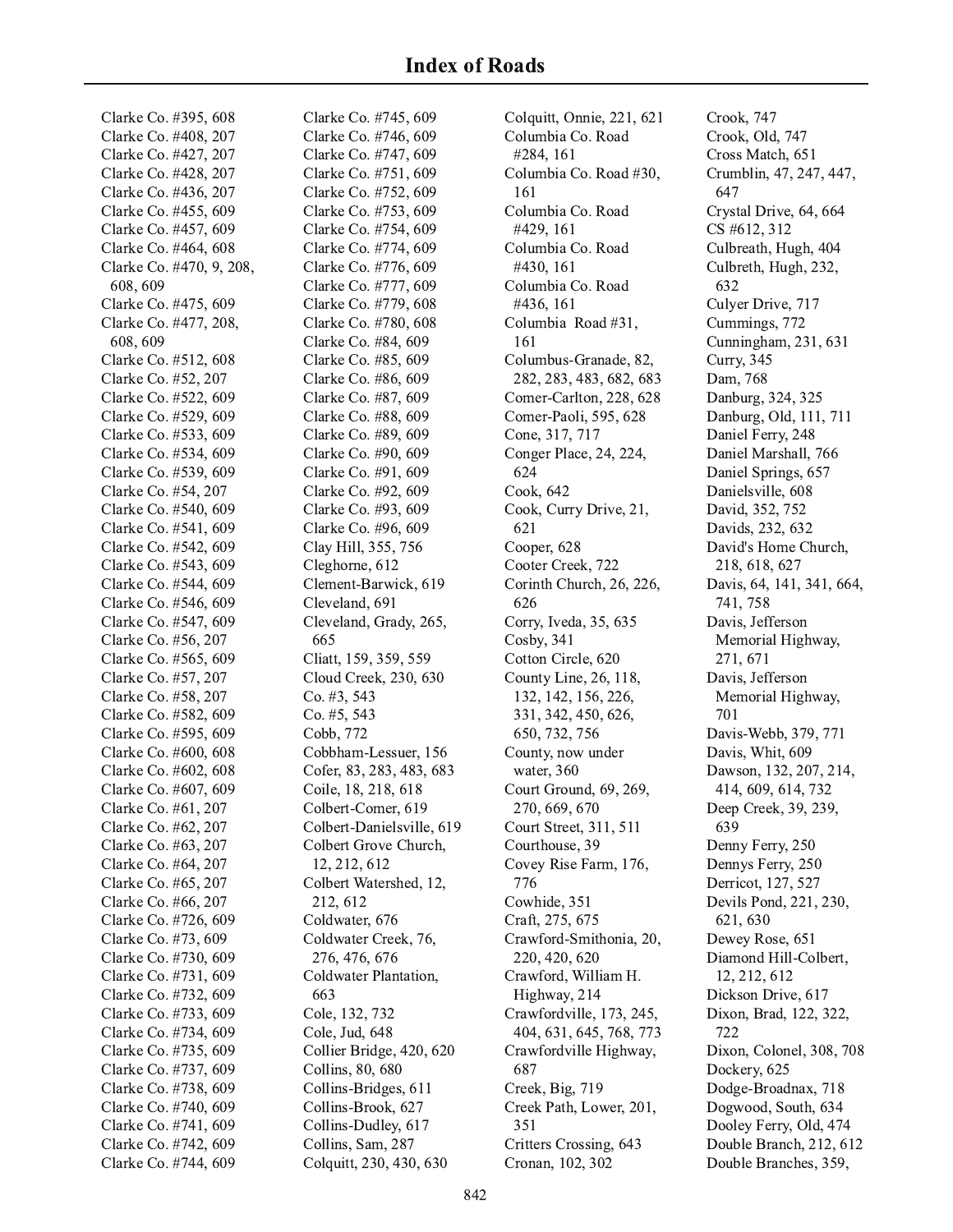759, 765 Double Bridge, 15, 615 Double Wells, 300, 700 Dove - Drake, 626 Dove, Norman, 626 Down, 771 Dozier, 329, 729 Drake, 652 Draper, C. O., 618 Drinkard, 113, 145, 313, 345, 713, 745 Dry Branch, 177, 777 Duck Pond, 55, 255, 268, 655, 668 Dudley Farm, 214, 414, 614 Dudley Ferry, 51, 251 Duffell-Martain, 627 Dunaway-Baker, 150 Duncan, 626 Dunlap, 206, 214, 614 Dunlap Extension, 207, 613 Dunlap-Hull, 213 Dunn, 177, 239, 639, 777 Durham, 352, 752 Durham, Malcom, 45, 246, 646 Durham, Mercer, 646 Dwight, 608 Dye, Cecil, 101, 301, 701 Eades, 253, 453, 653 Eades, N., 53, 253, 453, 653 Eagle Grove School, 49, 249, 449, 649 East Street, 311 Eastover, 173, 773 Ebenezer Church, 345, 745 Echols, 629, 641 Echols, Martin, 681 Echols Mill Road, 641 Edford-Reece, 543, 743 Edgehill-Mitchell, 719 Edgewood, 72, 272 Edna, 652 Edwards, 413, 613, 615, 771 Edwards, George, 18, 218, 618 Edwards, Lem, 206 Elam Church, 101, 102, 116, 301, 302, 316, 502, 701, 702, 716 Elam Street, 746

Elberhardt, 654 Elbert Co. #1, 721 Elbert Co  $#1,722$ Elbert Co. #10, 121, 721 Elbert Co. #100, 639 Elbert Co. #101, 639 Elbert Co. #102, 651 Elbert Co. #103, 651 Elbert Co. #104, 651 Elbert Co. #105, 651 Elbert Co. #106, 251, 651 Elbert Co. #107, 651 Elbert Co. #109, 652 Elbert Co. #11, 721 Elbert Co. #110, 252, 452, 651, 652 Elbert Co. #111, 264, 664 Elbert Co. #114, 651 Elbert Co. #115, 651 Elbert Co. #118, 651 Elbert Co. #119, 664 Elbert Co. #12, 721 Elbert Co. #120, 251, 651 Elbert Co. #121, 678 Elbert Co. #122, 651 Elbert Co. #123, 651 Elbert Co. #124, 651 Elbert Co. #125, 651 Elbert Co. #126, 650 Elbert Co. #127, 638 Elbert Co. #128, 638 Elbert Co. #129, 639 Elbert Co. #13, 721 Elbert Co. #130, 639, 651 Elbert Co. #131, 639 Elbert Co. #132, 639 Elbert Co. #136, 639 Elbert Co. #137, 639 Elbert Co. #14, 721 Elbert Co. #140, 626 Elbert Co. #141, 626 Elbert Co. #142, 626 Elbert Co. #143, 38, 238, 638 Elbert Co. #145, 626 Elbert Co. #146, 626 Elbert Co. #147, 26, 626, 638 Elbert Co. #148, 638 Elbert Co. #150, 638 Elbert Co. #151, 638 Elbert Co. #152, 638 Elbert Co. #153, 638

Elbert Co. #154, 638 Elbert Co. #155, 638 Elbert Co. #156, 638 Elbert Co. #160, 678 Elbert Co. #161, 650 Elbert Co. #162, 665 Elbert Co. #163, 650 Elbert Co. #164, 650 Elbert Co. #165, 650 Elbert Co. #166, 651 Elbert Co. #167, 250, 650, 651 Elbert Co. #168, 264, 664 Elbert Co. #169, 663 Elbert Co #17, 122, 722 Elbert Co. #17, 721 Elbert Co. #170, 650 Elbert Co. #171, 650 Elbert Co. #172, 663 Elbert Co. #173, 663 Elbert Co. #174, 663 Elbert Co. #175, 263, 663 Elbert Co. #176, 663 Elbert Co. #177, 263, 663, 676 Elbert Co. #178, 663 Elbert Co. #179, 64, 664 Elbert Co. #18, 721 Elbert Co. #180, 663 Elbert Co. #181, 663 Elbert Co. #183, 276, 663 Elbert Co. #184, 663 Elbert Co. #185, 676 Elbert Co. #187, 676 Elbert Co. #188, 664 Elbert Co. #189, 676 Elbert Co. #19, 308, 707, 708 Elbert Co. #191, 677 Elbert Co. #192, 679 Elbert Co. #193, 476, 663, 676, 679 Elbert Co. #194, 676 Elbert Co. #195, 676, 679 Elbert Co. #196, 676 Elbert Co. #197, 676 Elbert Co. #198, 676 Elbert Co. #199, 275, 676 Elbert Co. #20, 707 Elbert Co. #200, 676, 691 Elbert Co. #201, 691

Elbert Co. #202, 691 Elbert Co. #203, 691 Elbert Co. #204, 691 Elbert Co. #205, 691 Elbert Co. #206, 476, 676, 690 Elbert Co. #208, 675 Elbert Co. #209, 690 Elbert Co. #21, 707 Elbert Co. #211, 664 Elbert Co. #212, 664 Elbert Co. #213, 664 Elbert Co. #214, 664 Elbert Co. #215, 664 Elbert Co. #216, 664 Elbert Co. #217, 664, 677 Elbert Co. #218, 664 Elbert Co #22, 722 Elbert Co. #220, 676 Elbert Co. #222, 76, 276, 676 Elbert Co. #223, 676 Elbert Co. #224, 92, 292, 492, 677, 692 Elbert Co. #225, 691 Elbert Co. #226, 91, 691 Elbert Co. #227, 291, 691 Elbert Co. #228, 691 Elbert Co. #229, 691 Elbert Co. #23, 693 Elbert Co. #230, 691 Elbert Co. #231, 690, 691 Elbert Co. #232, 690 Elbert Co. #234, 91, 290, 291, 691 Elbert Co. #236, 291, 691 Elbert Co. #238, 291 Elbert Co. #239, 492, 676, 691, 692 Elbert Co. #24, 93, 293, 693, 707 Elbert Co. #240, 676 Elbert Co. #241, 664 Elbert Co. #242, 677 Elbert Co. #244, 721 Elbert Co. #245, 107, 307, 707 Elbert Co. #247, 707, 721 Elbert Co. #25, 707 Elbert Co. #252, 106, 306, 492, 692, 706 Elbert Co. #254, 706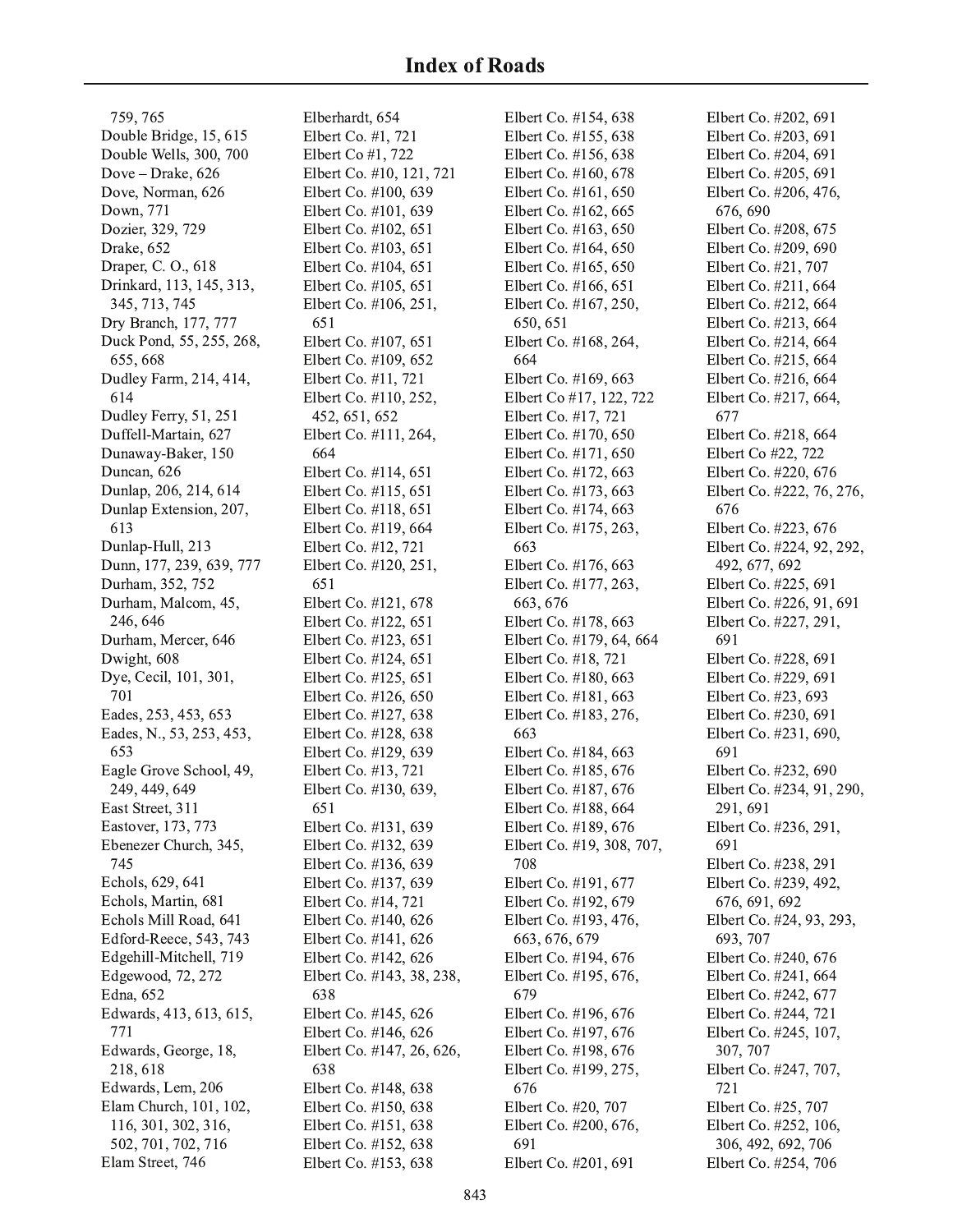Elbert Co. #257, 677 Elbert Co. #259, 677 Elbert Co. #26, 107, 307, 308, 508, 707, 708 Elbert Co. #260, 677, 678 Elbert Co. #261, 677, 678 Elbert Co. #262, 677, 678 Elbert Co. #263, 277, 677, 678 Elbert Co. #264, 92, 277, 664, 677, 692 Elbert Co. #265, 692 Elbert Co. #266, 92, 292, 692 Elbert Co. #267, 692 Elbert Co. #268, 664 Elbert Co. #27, 308, 708 Elbert Co #27, 722 Elbert Co. #270, 677 Elbert Co. #271, 664, 677 Elbert Co. #273, 677 Elbert Co. #274, 677 Elbert Co. #275, 677 Elbert Co. #276, 677 Elbert Co. #277, 677, 678 Elbert Co. #278, 678 Elbert Co. #279, 678 Elbert Co. #28, 707 Elbert Co #281, 722 Elbert Co #282, 722 Elbert Co. #284, 678 Elbert Co. #285, 678 Elbert Co. #286, 678 Elbert Co. #288, 651 Elbert Co. #289, 665 Elbert Co. #29, 108, 308, 708 Elbert Co. #290, 638, 639 Elbert Co. #295, 678 Elbert Co. #296, 93, 678, 693 Elbert Co. #297, 650, 663 Elbert Co. #30, 308, 708 Elbert Co. #300, 665, 666 Elbert Co. #301, 94, 279, 294, 308, 479, 679, 694, 708 Elbert Co #301, 722 Elbert Co. #302, 51, 52,

251, 452, 651, 652 Elbert Co. #303, 678 Elbert Co. #304, 292, 293, 306, 492, 692, 693.706 Elbert Co. #305, 291, 691 Elbert Co. #306, 77, 675, 677, 691, 692 Elbert Co. #307, 50, 77, 263, 277, 650, 663, 677 Elbert Co. #308, 627, 676 Elbert Co. #309, 51, 64, 239, 251, 639, 651, 664 Elbert Co. #31, 294, 308, 708 Elbert Co. #310, 664 Elbert Co. #311, 676 Elbert Co. #313, 639, 651 Elbert Co. #314, 664 Elbert Co. #315, 639 Elbert Co. #316, 677 Elbert Co. #319, 664 Elbert Co. #32, 294, 308, 694 Elbert Co. #322, 678 Elbert Co. #323, 678 Elbert Co. #324, 678 Elbert Co. #326, 678 Elbert Co. #327, 665 Elbert Co. #329, 26, 626 Elbert Co. #33, 694 Elbert Co. #330, 639 Elbert Co. #331, 664 Elbert Co. #332, 663 Elbert Co. #333, 663 Elbert Co. #334, 650 Elbert Co. #335, 650 Elbert Co. #337, 664 Elbert Co. #339, 678 Elbert Co. #34, 294, 694 Elbert Co. #340, 678 Elbert Co. #343, 677 Elbert Co. #345, 677 Elbert Co. #346, 663 Elbert Co. #347, 693 Elbert Co. #348, 693 Elbert Co. #349, 693 Elbert Co. #35, 294, 694 Elbert Co. #351, 678 Elbert Co. #355, 664 Elbert Co. #356, 664 Elbert Co. #357, 664 Elbert Co. #358, 664 Elbert Co. #359, 664

Elbert Co. #36, 294, 694 Elbert Co. #360, 678 Elbert Co. #361, 678 Elbert Co. #362, 639 Elbert Co. #366, 664 Elbert Co. #369, 693 Elbert Co. #37, 694 Elbert Co. #370, 664 Elbert Co. #372, 693 Elbert Co. #375, 626 Elbert Co. #378, 677 Elbert Co. #380, 665 Elbert Co. #381, 721 Elbert Co. #383, 678 Elbert Co. #386, 664 Elbert Co. #388, 306, 706 Elbert Co. #389, 306, 706 Elbert Co. #39, 93, 293, 693, 694 Elbert Co. #393, 678 Elbert Co. #396, 664 Elbert Co. #397, 666 Elbert Co. #398, 676 Elbert Co. #399, 639 Elbert Co. #4, 293 Elbert Co. #40, 693 Elbert Co. #400, 652 Elbert Co. #401, 677 Elbert Co. #402, 677 Elbert Co. #403, 677 Elbert Co. #404, 665 Elbert Co. #41, 693 Elbert Co. #411, 638 Elbert Co. #412, 638 Elbert Co. #415, 678 Elbert Co. #416, 679 Elbert Co. #417, 664 Elbert Co. #420, 691 Elbert Co. #421, 678 Elbert Co. #422, 691 Elbert Co. #423, 692 Elbert Co. #424, 678 Elbert Co. #426, 678 Elbert Co. #43, 93, 293, 693 Elbert Co #431, 722 Elbert Co. #432, 707 Elbert Co. #433, 692 Elbert Co. #435, 691 Elbert Co. #438, 678 Elbert Co. #44, 293, 693 Elbert Co. #440, 678 Elbert Co. #441, 65, 265, 665 Elbert Co. #442, 665

Elbert Co. #443, 665 Elbert Co. #45, 278, 678, 693 Elbert Co. #47, 293, 693, 694 Elbert Co. #48, 294, 694 Elbert Co. #49, 694 Elbert Co. #50, 294, 679, 694 Elbert Co. #51, 294, 694 Elbert Co. #52, 279, 479, 679 Elbert Co. #53, 678, 679 Elbert Co. #55, 278, 678 Elbert Co. #56, 678 Elbert Co. #566, 678 Elbert Co. #57, 650, 693 Elbert Co. #58, 678 Elbert Co. #59, 278, 678 Elbert Co. #60, 279, 678, 679 Elbert Co. #61, 678 Elbert Co. #62, 678 Elbert Co. #63, 678 Elbert Co. #64, 678 Elbert Co. #65, 679 Elbert Co. #67, 65, 265, 266, 665, 666 Elbert Co. #68, 65, 665 Elbert Co. #69, 65, 665 Elbert Co #7, 722 Elbert Co. #70, 665 Elbert Co. #71, 665 Elbert Co. #74, 652 Elbert Co. #76, 652 Elbert Co. #77, 652 Elbert Co. #78, 652 Elbert Co. #79, 52, 252, 452, 652 Elbert Co #8, 722 Elbert Co. #80, 652 Elbert Co. #81, 652 Elbert Co. #82, 652 Elbert Co. #84, 265, 652, 665 Elbert Co. #85, 252, 452, 652 Elbert Co. #86, 639, 652 Elbert Co. #87, 652 Elbert Co. #88, 51, 639, 651 Elbert Co #9, 322, 722 Elbert Co. #90, 639 Elbert Co. #91, 639 Elbert Co. #92, 639 Elbert Co. #93, 627 Elbert Co. #94, 639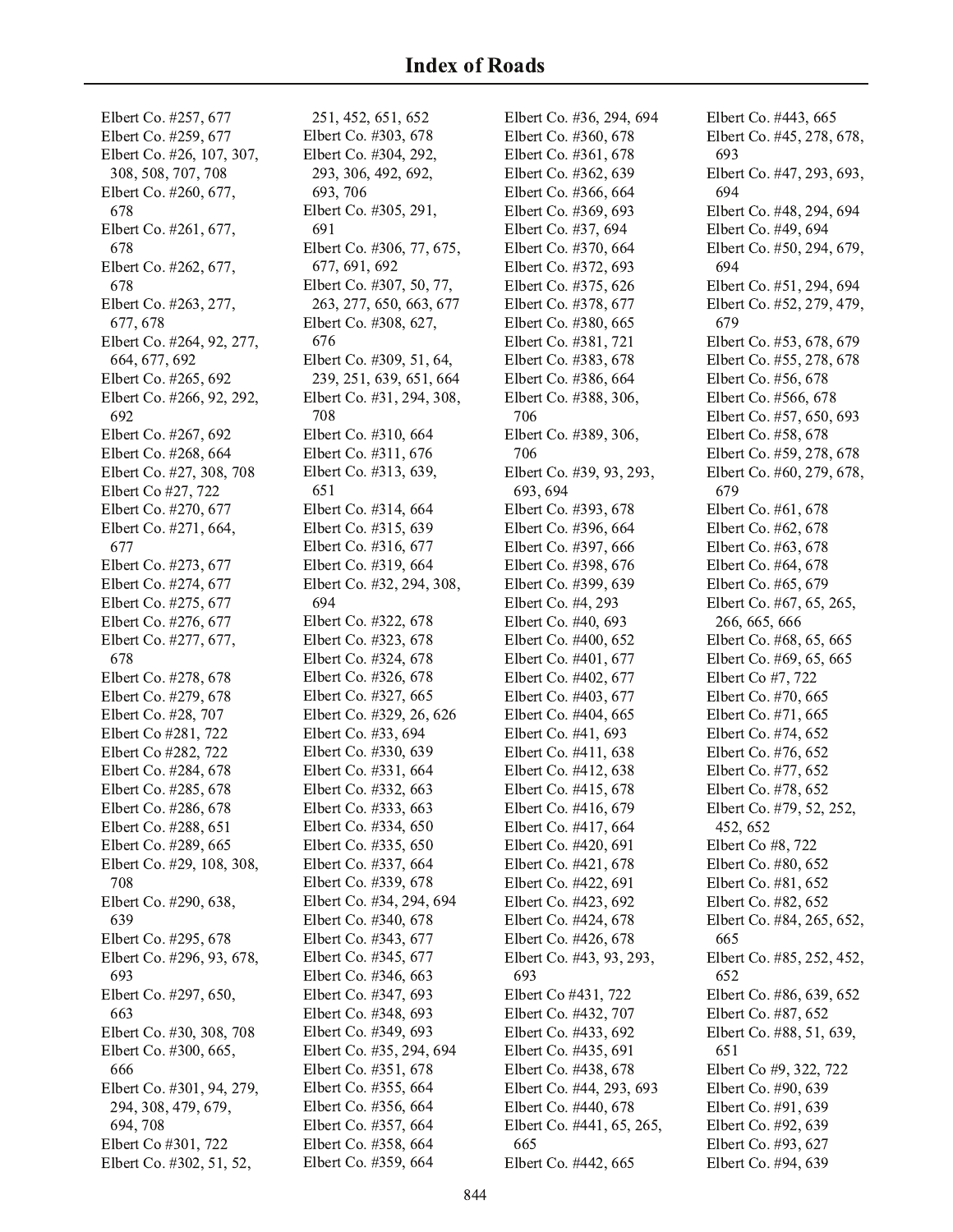Elbert Co. #95, 639 Elbert Co. #96, 639 Elbert Co. #97, 239, 639 Elbert Co. #98, 639 Elbert Co. #99, 639 Elberton, 9, 54, 65, 254, 265, 643, 654 Elberton Highway, 145, 335, 523, 553, 722, 723, 735, 736, 745, 753 Elberton, Old, 208, 608 Elderberry Circle, 609 Eley, 142, 173, 743, 773 Elm, 640 Elm Street, 754, 765 Elrod Ferry, 274, 661, 674 Elrod Ferry, Old, 474 Enoch John, 325, 725 Esco, 619 Evangelical Church, 610 Evans, 99, 299, 699 Evans, John, 90, 690 Fair Ground, 231, 631 Fairfax Circle, 678 Fairmount, 179, 379, 779 Fantenoy, 9 Far A Way, 76, 276, 676 Farm, 619 Faust, Charlie, 642 Faust Farm, 622 Ferguson, 747 Ferguson's Ferry, 164, 364 Fernwood Ridge, 61, 261, 461, 661 Filter Plant, 677 Fire Tower, 34, 234, 634 Firetower, 754 First Street, 640 Five Forks, 38, 638 Flat Rock, 124, 275, 324, 523, 723 Flat Shoals, 248, 648 Fleeman, 626 Flemming, 263, 663 Floral Hill, 324 Floral Hill-Lincolnton, 136 Floyd, Andrew, 625, 637 Foote-McClellan, 12, 212, 612 Ford, Carter, 86, 286, 686 Fording Creek, 249, 649 Forest Lane, 613 Fork Creek, 650, 651

Fort, 117 Fort Creek, 162 Fort Creek Church, 157, 357 Fort Lamar, 610 Fortson, 758 Fortson-Compton, 619 Foster, 777 Fowler-Freeman, 218, 618 Franklin Co. #10, 625 Franklin Co. #11, 625 Franklin Co. #12, 625, 775 Franklin Co. #14, 775 Franklin Co. #15, 775 Franklin Co. #168, 775 Franklin Co. #17, 775 Franklin Co. #170, 775 Franklin Co. #171, 775 Franklin Co. #172, 775 Franklin Co. #173, 617, 775 Franklin Co. #18, 775 Franklin Co. #2, 775 Franklin Co. #21, 625 Franklin Co. #22, 625 Franklin Co. #23, 625 Franklin Co. #24, 625 Franklin Co. #26, 625, 781 Franklin Co. #28, 781 Franklin Co. #299, 775 Franklin Co. #3, 625, 775 Franklin Co. #317, 775 Franklin Co. #32, 781 Franklin Co. #34, 181, 781 Franklin Co. #369, 775 Franklin Co. #373, 775 Franklin Co. #380, 775 Franklin Co. #381, 781 Franklin Co. #39, 781 Franklin Co. #392, 625 Franklin Co. #393, 781 Franklin Co. #398, 775 Franklin Co. #4, 625 Franklin Co. #40, 781 Franklin Co. #406, 781 Franklin Co. #41, 781 Franklin Co. #42, 781 Franklin Co. #5, 625 Franklin Co. #6, 625, 775 Franklin Co. #7, 625 Franklin Co. #74, 781

Franklin Co. #9, 625 Fred R. Prater Parkway, 764 Fred Reeves, 757 Freedom Church, 26, 226, 626 French Mill, 136 Friendship, 649 Frontier, to, 30 Fulsome Creek, 176, 688,776 GA#10, 609, 614, 631, 643, 656, 726, xiv  $GA #10 Business, 712$ GA#102, 119, 143, 719 GA#106, 210 GA#12, 543, 634, 685, 686, 741, 749, xiv GA#123, 104, 118, 119, 304, 704, 718, 719, xiv GA#145, 175, 225, 775 GA#15, 35, 173, 174, 179, 180, 379, 635, 773, 778, 779, 780, xiv GA#150, 149, 161, 349, 361 GA#16, 88, 104, 117, 118, 130, 176, 177, 180, 304, 317, 330, 503, 688, 704, 717, 730, 777, xiv GA#17, 25, 26, 38, 50, 51, 64, 78, 93, 94, 95, 96, 97, 109, 110, 111, 139, 149, 150, 157, 181, 225, 226, 238, 250, 251, 264, 278, 293, 294, 295, 296, 297, 309, 310, 339, 349, 350, 357, 478, 494, 509, 539, 617, 625, 626, 638, 650, 651, 664, 678, 693, 694, 695, 697, 712, 739, 757, 781, xiv GA#17 Business, 712 GA#17 Conn., 751, 757 GA#17 Cont., 151 GA#17, Cont., 351 GA#17 Spur, 157, 357 GA#171, 130, 131, 142, 143, 330 Ga #171, 331 GA#171, 342, 730, 731, 742, 743 GA #172, 27, 38, 48, 49, 50, 61, 227, 238, 248,

249, 250, 448, 449, 450, 461, 619, 627, 638, 648, 650, 661 GA#174, 10, 175, 210, 610, 617, 775 GA#181, 61, 74, 90, 274, 290, 674 GA#181 Spur, 89, 689, 690 GA#191, 18, 217, 218, 618 GA#22, 28, 29, 30, 31, 32, 44, 45, 57, 70, 71, 72, 73, 168, 176, 179, 228, 229, 230, 231, 232, 244, 245, 257, 270, 271, 272, 273, 287, 379, 404, 429, 430, 445, 457, 595, 628, 629, 630, 631, 632, 644, 645, 657, 670, 671, 672, 673, 687, 768, 779, xiv GA#220, 147, 155, 158, 159, 160, 346, 347, 355, 358, 359, 360, 555, 558, 559, 747, 755, 759 GA#220 Spur, 164, 359, 364 GA#223, 129, 140, 149, 329, 340, 349, 740, 749 GA#24 Business, xiv GA#269, 100, 101, 300, 301, 686, 700 GA#281, 17, 18, 26, 217, 218, 226, 617, 618, 625, 626 GA#327, 175, 181, 775, 781 GA#368, 76, 90, 91, 276, 290, 291, 676, 677, 691 GA#402, 647, xiv GA#41,781 GA#43, 153, 154, 155, 156, 158, 347, 348, 354, 355, 358, 553, 558, 747, 748, 753, 754 GA #44, 34, 46, 58, 71, 83, 84, 98, 111, 124, 125, 135, 234, 246, 258, 271, 283, 284, 298, 310, 323, 324, 325, 335, 434, 483, 523, 524, 634, 646, 658, 671, 683, 698,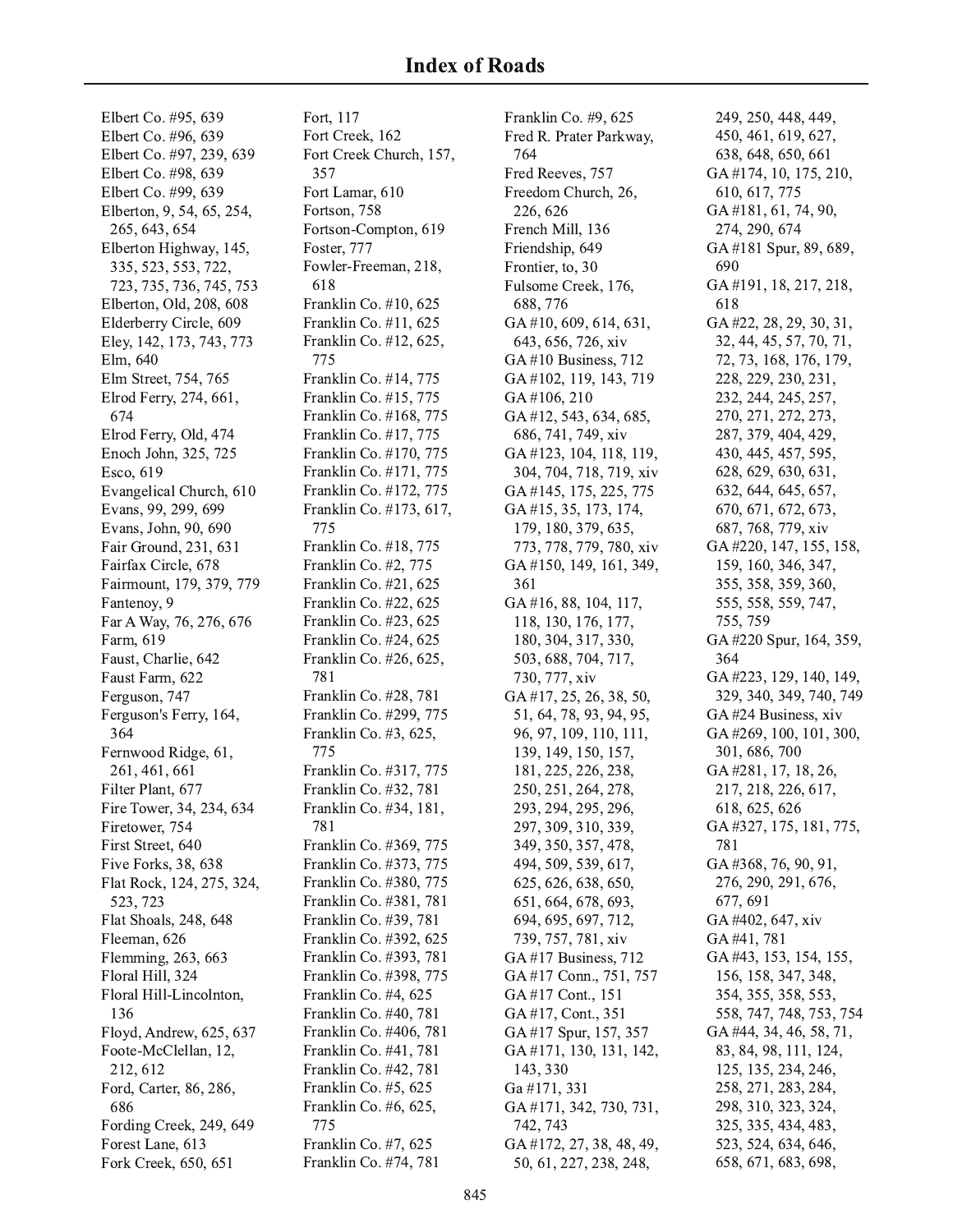710, 711, 712, 724, xiv GA#44 Spur, xiv GA#47, 85, 98, 99, 100, 146, 154, 159, 160, 162, 165, 285, 298, 299, 300, 338, 346, 347, 354, 359, 360, 365, 511, 538, 559, 672, 685, 699, 700, 712, 726, 738, 746, 747, 754, 760, 762, xiv GA#51, 36, 48, 61, 175, 181, 225, 248, 448, 461, 636, 648, 661, 775, 781 GA#72, 8, 12, 13, 19, 28, 40, 52, 64, 65, 78, 93, 107, 121, 212, 213, 219, 228, 240, 252, 264, 265, 278, 293, 307, 413, 452, 608, 612, 613, 619, 628, 640, 652, 664, 665, 677, 678, 693, 707, 721 GA#72, Old, 121 GA#77, 22, 23, 24, 31, 33, 34, 35, 36, 42, 43, 47, 48, 54, 61, 62, 63, 64, 66, 67, 75, 77, 78, 173, 222, 223, 224, 225, 231, 233, 234, 243, 247, 248, 254, 261, 263, 264, 266, 267, 275, 277, 278, 279, 422, 423, 433, 434, 447, 461, 622, 623, 624, 631, 633, 634, 635, 636, 642, 643, 648, 654, 661, 662, 663, 664, 666, 667, 677, 678, 679, 773, xiv GA#77 CO, 677 GA #77 Spur, 662, 675, 689 GA#79, 107, 122, 123, 134, 136, 145, 153, 154, 307, 308, 322, 323, 333, 334, 335, 336, 345, 353, 354, 523, 553, 707, 708, 722, 736, 753, 754 GA#79, After the Lake, 322 GA#79, Before the Lake, 322

GA#8, 10, 48, 61, 210,

211, 225, 261, 461, 608, 610, 611, 612, 617, 625, 637, 648, 661, 674, 775 GA#80, 113, 127, 129, 130, 140, 141, 142, 151, 312, 313, 327, 329, 330, 340, 341, 342, 351, 352, 512, 527, 543, 712, 713, 727, 729, 730, 742, 752 GA#98, 11, 18, 19, 28, 211, 218, 219, 228, 611, 618, 619, 628 Garland Street, 511 Garrett, 780 Garthright, North, 730 Geer Place, 24, 33, 224, 233, 624, 633 Germany, 69, 469 Gibson, 751 Gibson-Five Points, 543 Gibson-Hart, 142, 143, 342, 352, 543, 742 Gibson Highway, 131, 331, 731 Gibson, Sterling, 150, 151, 350, 351, 750 Gilchrist Ferry, 167, 367 Gills Point, 135, 323, 335, 523, 735 Gin Branch, 691 Glascock Co. #1, 143, 743 Glascock Co #101, 719 Glascock Co #110, 719 Glascock Co #111, 719 Glascock Co #112, 719 Glascock Co #113, 719 Glascock Co. #116, 132, 143, 743 Glascock Co. #12, 143, 743 Glascock Co #148, 719 Glascock Co. #18, 132, 143 Glascock Co #18, 719 Glascock Co #26, 719 Glascock Co #28, 118 Glascock Co. #3, 143, 743 Glascock Co #31, 719 Glascock Co #32, 719 Glascock Co #33, 719 Glascock Co #34, 719 Glascock Co #35, 719 Glascock Co #38, 719

Glascock Co #39, 719 Glascock Co. #8, 742 Glenn, 54, 56, 254, 256, 654, 656 Goat Pasture, 347, 348 Gold Mine, 283, 483, 683 Golding Mill, 364 Goldman, 355, 755 Goldman-Johnson, 355, 555 Good Hope, 613 Goody Creek, 707 Goolsby, Ralph, 759 Goshen, 145, 345 Goshen Church, 145, 345, 736, 745 Goshen-Graball, 144, 344 Goshen-Graybill, 145, 345 Goshen Street, 722 Goss, 264, 664 Goss, Fred, 619 Goss Lane, 619 Graball, 735 Graball-Lisbon, 335, 735 Graham, 618 Grant Drive, 326, 726 Great Oak Drive, 609 Green Acres, 291, 691 Greenbriar Drive, 753 Greene Co. #103, 35, 635 Greene Co. #104, 635 Greene Co. #105, 635 Greene Co. #106, 635 Greene Co. #107, 635 Greene Co. #108, 635 Greene Co. #110, 34, 634, 635, 647 Greene Co. #113, 59, 247, 447, 647 Greene Co. #114, 647 Greene Co. #115, 247, 447, 647 Greene Co. #116, 247, 647 Greene Co. #117, 646 Greene Co. #120, 646 Greene Co. #121, 646 Greene Co. #122, 646 Greene Co. #123, 646 Greene Co. #124, 58, 258,658 Greene Co. #125, 258, 658

Greene Co. #127, 233, 445 Greene Co. #128, 246, 646 Greene Co. #129, 646 Greene Co. #132, 46, 246, 646 Greene Co. #134, 634 Greene Co. #137, 46, 246, 258, 634, 645, 646, 658 Greene Co. #138, 645 Greene Co. #139, 633 Greene Co. #140, 633 Greene Co. #142, 633 Greene Co. #143, 633 Greene Co. #144, 233, 633 Greene Co. #145, 24, 624 Greene Co. #146, 24, 224, 624 Greene Co. #149, 634 Greene Co. #153, 34, 634 Greene Co. #154, 34, 634 Greene Co. #156, 34, 634 Greene Co. #166, 258, 658 Greene Co. #176, 635 Greene Co. #177, 635 Greene Co. #182, 635 Greene Co. #185, 647 Greene Co. #186, 647 Greene Co. #190, 35 Greene Co. #193, 34, 233, 234, 445, 633, 634 Greene Co. #196, 47, 247, 447, 647 Greene Co. #198, 773 Greene Co. #244, 35, 635 Greene Co. #263, 647 Greene Co. #267, 173, 773 Greene Co. #3, 624 Greene Co. #319, 646 Greene Co. #321, 647 Greene Co. #328, 33, 233, 633 Greene Co. #43, 647 Greene Co. #5, 24, 224, 624 Greene Co. #7, 24, 624 Greene Co. #73, 635,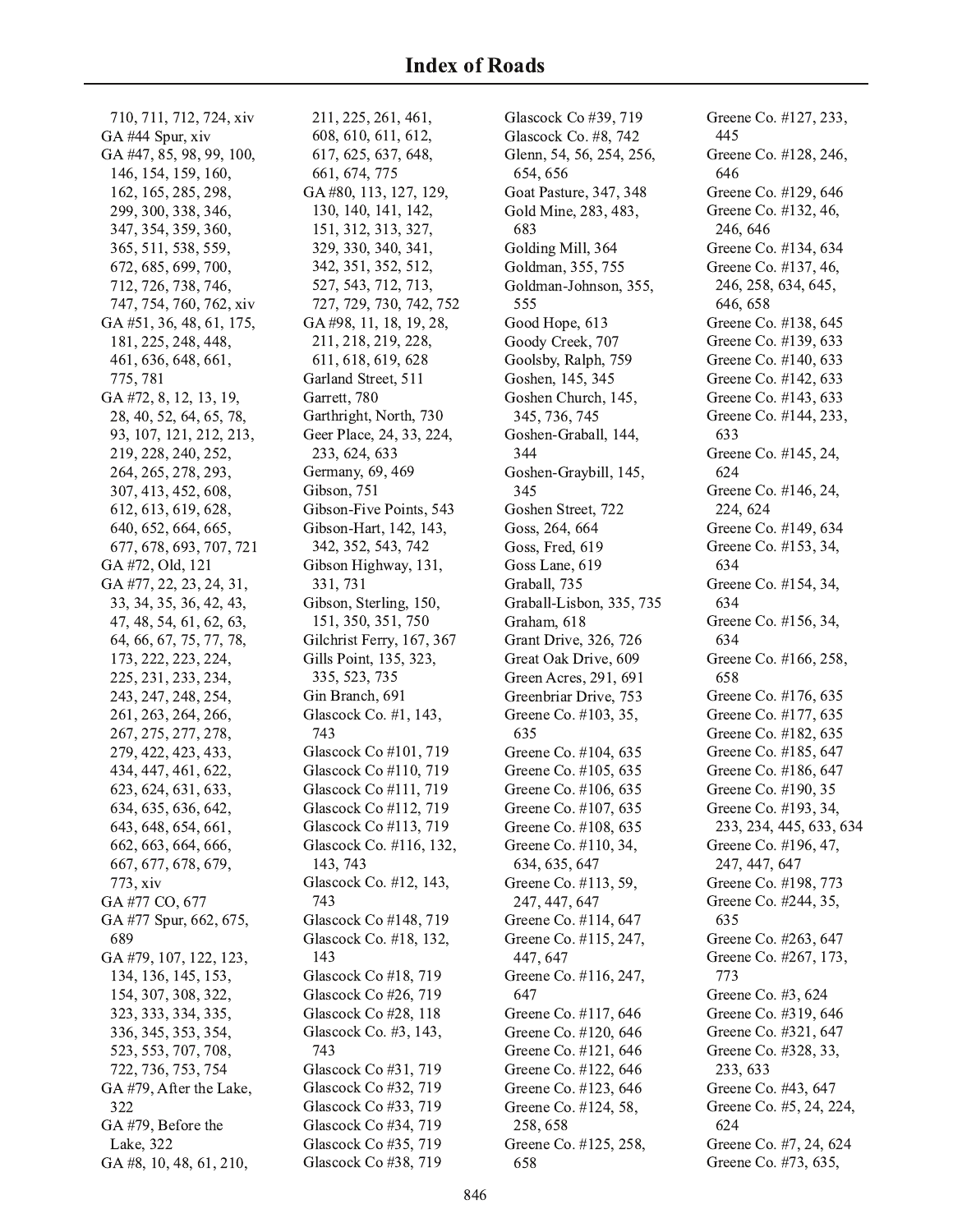658 Greene Co. #74, 635 Greene Co. #75, 635 Greene Co. #79, 258, 658 Greene Co. #81, 773 Greene Co. #82, 773 Greene Co. #83, 773 Greene Co. #86, 173, 773 Greene Co. #87, 173, 773 Greene Co. #88, 660, 773 Greene Co. #89, 60, 660 Greene Co. #90, 634 Greene Co. #91, 60, 260, 660 Greene Co. #93, 260, 660, 773 Greene Co. #94, 247, 447, 647, 773 Greene Co. #95, 659 Greene Co. #96, 773 Greene Co. #97, 773 Greene Co. #98, 47, 247, 447, 773 Greene Co. #99, 773 Greenridge Court, 612 Greens Grove, 511 Greensboro, 9, 176 Greensboro, Old, 315, 715 Greenwood Church, 747 Gregg Shoals, 691 Gresham, Clark, 96, 296, 297, 696, 697 Gresham Park, 756 Gresham, Walter, 232, 432, 632 Grey Land, 635 Griffeth, Oliff, 212, 612 Griffin Chapel, 719 Griffin Street, 311 Grimes, Bright, 665 Grove Chapel, 214 Grove Chapel Church, 614 Grove School, 50, 650 Guillebeau, 764 Guinea, 613 Gulley, 691 Gunn, 131, 142, 331, 342, 731 Gunn Street, 672 Gunnells, 619 Gurley, Lou, 636

Haddens Ranch, 732 Hall, 233, 329, 729 Hallford, 113, 299, 313, 699 Hamburg, 172, 200, 772 Hamburg State Park, 104, 304, 704 Hancock Co. #10, 174, 179, 371, 379, 771, 779 Hancock Co. #11, 174 Hancock Co. #12, 174 Hancock Co. #1219, 703 Hancock Co. #13, 174, 379, 771 Hancock Co. #14, 179, 379, 779 Hancock Co. #15, 371, 771, 779 Hancock Co. #214, 703 Hancock Co. #216, 180, 780 Hancock Co. #221, 771 Hancock Co. #24, 176, 179, 379, 779 Hancock Co. #25, 176, 177, 777 Hancock Co. #27, 87, 687 Hancock Co. #28, 87, 287, 687 Hancock Co. #30, 368, 771 Hancock Co. #31, 771 Hancock Co. #33, 88, 688 Hancock Co. #36, 88, 176, 688 Hancock Co. #40, 88, 688 Hancock Co. #41, 177, 777 Hancock Co. #43, 777 Hancock Co. #44, 777 Hancock Co. #46, 177, 777 Hancock Co. #51, 180, 780 Hancock Co. #54, 777 Hancock Co. #55, 177 Hancock Co. #56, 177, 777 Hancock Co. #7, 179, 779 Hancock Co. #9, 379 Hannah Creek Church, 17, 217, 617 Happy Hollow, 298, 299,

698.699 Happy Valley, 151, 157, 351, 357, 751 Hardeman, Robert, 585 Hardin, 752 Hardman-Morris, 13, 213, 413, 613 Hardwood Lane, 640 Hargrove Chapel Church, 614 Hargrove Circle, 207, 614 Hargrove Lake, 214, 414, 614, 621 Harmony Church, 677 Harper, 69, 269, 469, 669 Harper Patterson, 757 Harpers Ferry, 106, 292, 306 Harpers Ferry Connector, 692 Harris, 30, 230, 298, 430, 630, 639, 698 Harris Field, 622 Harrison School, Old, 226, 626 Hart, Charles, 612 Hart Co. #1, 290, 689, 690 Hart Co. #10, 675 Hart Co. #100, 37, 649 Hart Co. #102, 37, 637 Hart Co. #103, 637 Hart Co. #104, 637 Hart Co. #105, 37, 637 Hart Co. #106, 637 Hart Co. #107, 637 Hart Co. #108, 637 Hart Co. #109, 637, 638 Hart Co. #110, 638 Hart Co. #114, 638 Hart Co. #115, 638 Hart Co. #116, 638 Hart Co. #118, 626 Hart Co. #119, 26, 626 Hart Co. #12, 75, 275, 675 Hart Co. #120, 626 Hart Co. #121, 626 Hart Co. #122, 625, 626 Hart Co. #124, 625 Hart Co. #125, 625 Hart Co. #126, 625 Hart Co. #127, 625 Hart Co. #128, 626 Hart Co. #129, 625, 626

Hart Co. #130, 26, 626 Hart Co. #131, 638 Hart Co. #133, 626, 637 Hart Co. #135, 625 Hart Co. #136, 625 Hart Co. #137, 637, 638 Hart Co. #138, 637 Hart Co. #14, 675 Hart Co. #140, 637 Hart Co. #141, 637 Hart Co. #142, 637 Hart Co. #143, 636, 637 Hart Co. #144, 636, 637 Hart Co. #146, 636 Hart Co. #147, 636, 637 Hart Co. #148, 625, 636, 637, 781 Hart Co. #149, 637 Hart Co. #15, 75, 275, 675 Hart Co. #150, 625, 637 Hart Co. #151, 625, 637 Hart Co. #152, 637 Hart Co. #153, 625 Hart Co. #154, 637, 649 Hart Co. #155, 625 Hart Co. #156, 625 Hart Co. #157, 625 Hart Co. #158, 625 Hart Co. #16, 674, 675 Hart Co. #160, 625 Hart Co. #161, 625 Hart Co. #162, 625 Hart Co. #163, 625 Hart Co. #164, 781 Hart Co. #165, 781 Hart Co. #167, 781 Hart Co. #168, 781 Hart Co. #169, 781 Hart Co. #17, 274, 674 Hart Co. #171, 781 Hart Co. #172, 781 Hart Co. #175, 636 Hart Co. #176, 636, 781 Hart Co. #177, 636 Hart Co. #178, 636 Hart Co. #179, 636 Hart Co. #18, 675 Hart Co. #184, 636, 648 Hart Co. #186, 648 Hart Co. #187, 648 Hart Co. #188, 48, 248, 648 Hart Co. #189, 636 Hart Co. #19, 675 Hart Co. #190, 636 Hart Co. #191, 636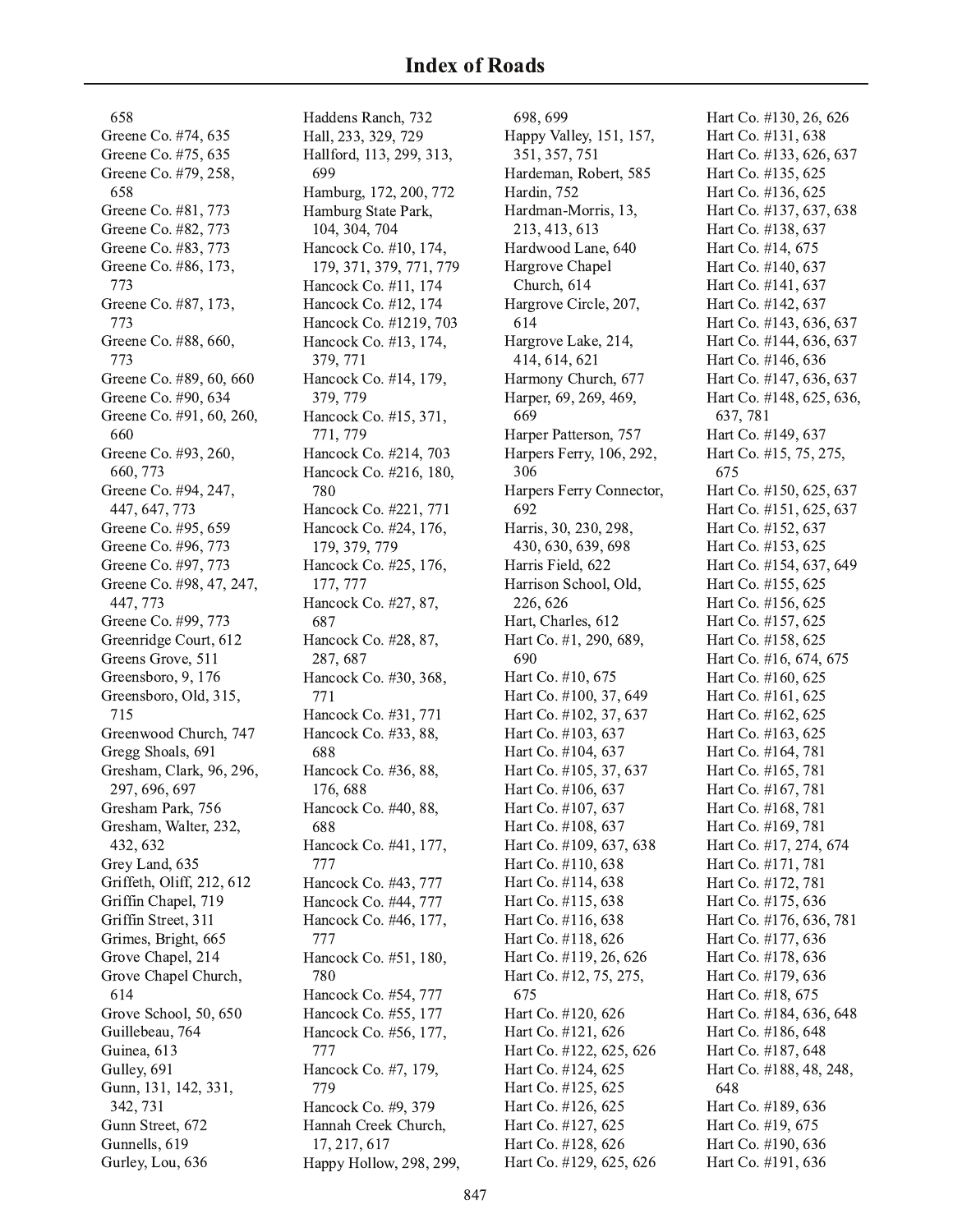Hart Co. #192, 636 Hart Co. #193, 636 Hart Co. #196, 636, 781 Hart Co. #2, 290, 689, 690 Hart Co. #20, 275, 662, 675, 781 Hart Co. #203, 648 Hart Co. #204, 648 Hart Co. #206, 290, 648 Hart Co. #207, 448, 648 Hart Co. #208, 648 Hart Co. #21, 661 Hart Co. #211, 636, 648 Hart Co. #212, 648 Hart Co. #213, 648 Hart Co. #214, 448, 648 Hart Co. #215, 648, 649 Hart Co. #216, 249, 649, 675 Hart Co. #217, 648, 649 Hart Co. #218, 648 Hart Co. #22, 662, 781 Hart Co. #220, 636 Hart Co. #223, 636 Hart Co. #225, 648 Hart Co. #227, 648 Hart Co. #229, 648 Hart Co. #23, 61, 661, 662, 781 Hart Co. #230, 648 Hart Co. #231, 648 Hart Co. #232, 290, 648 Hart Co. #233, 648 Hart Co. #234, 648 Hart Co. #236, 636, 648 Hart Co. #237, 648 Hart Co. #238, 636 Hart Co. #25, 675 Hart Co. #259, 661 Hart Co. #26, 675 Hart Co. #260, 661 Hart Co. #261, 661 Hart Co. #262, 661 Hart Co. #263, 661 Hart Co. #264, 661 Hart Co. #265, 661 Hart Co. #268, 661 Hart Co. #27, 275, 675 Hart Co. #270, 661, 674 Hart Co. #271, 674 Hart Co. #28, 662 Hart Co. #285, 661 Hart Co. #291, 648, 661 Hart Co. #3, 75, 275, 675, 689 Hart Co. #30, 662

Hart Co. #31, 62, 274, 662, 674 Hart Co. #315, 661 Hart Co. #316, 661 Hart Co. #317, 661 Hart Co. #318, 661 Hart Co. #319, 661 Hart Co. #32, 674 Hart Co. #324, 661 Hart Co. #326, 661 Hart Co. #329, 661 Hart Co. #33, 661 Hart Co. #330, 661 Hart Co. #331, 661 Hart Co. #332, 674 Hart Co. #333, 674 Hart Co. #334, 674 Hart Co. #337, 661 Hart Co. #338, 625 Hart Co. #341, 781 Hart Co. #342, 626 Hart Co. #343, 638 Hart Co. #344, 648 Hart Co. #345, 648 Hart Co. #346, 648 Hart Co. #347, 637 Hart Co. #349, 636 Hart Co. #35, 674, 689 Hart Co. #351, 648 Hart Co. #352, 661 Hart Co. #353, 661 Hart Co. #356, 648 Hart Co. #357, 661 Hart Co. #369, 661 Hart Co. #37, 674 Hart Co. #375, 649 Hart Co. #376, 650 Hart Co. #377, 649 Hart Co. #379, 662 Hart Co. #38, 663 Hart Co. #380, 674 Hart Co. #381, 661 Hart Co. #382, 661 Hart Co. #383, 661 Hart Co. #385, 661 Hart Co. #387, 661 Hart Co. #388, 661 Hart Co. #389, 661 Hart Co. #39, 674 Hart Co. #391, 661 Hart Co. #392, 648 Hart Co. #393, 648 Hart Co. #395, 648 Hart Co. #399, 649 Hart Co. #4, 290, 675, 690 Hart Co. #40, 663

Hart Co. #401, 662 Hart Co. #403, 661 Hart Co. #405, 648 Hart Co. #406, 648 Hart Co. #407, 662 Hart Co. #408, 662 Hart Co. #409, 649 Hart Co. #41, 662, 663 Hart Co. #410, 649 Hart Co. #412, 648 Hart Co. #413, 661 Hart Co. #414, 661 Hart Co. #415, 661 Hart Co. #416, 638 Hart Co. #417, 625 Hart Co. #419, 648 Hart Co. #42, 662 Hart Co. #423, 661 Hart Co. #425, 661 Hart Co. #426, 661 Hart Co. #427, 661 Hart Co. #428, 674 Hart Co. #429, 661 Hart Co. #43, 662 Hart Co. #438, 648 Hart Co. #443, 648 Hart Co. #45, 662 Hart Co. #454, 662 Hart Co. #456, 625 Hart Co. #458, 648 Hart Co. #459, 648 Hart Co. #46, 662 Hart Co. #462, 648 Hart Co. #463, 648 Hart Co. #465, 661 Hart Co. #466, 661 Hart Co. #467, 674 Hart Co. #468, 648 Hart Co. #47, 662 Hart Co. #472, 650 Hart Co. #473, 662 Hart Co. #474, 662 Hart Co. #476, 661 Hart Co. #48, 449, 649, 662 Hart Co. #480, 661 Hart Co. #482, 661 Hart Co. #49, 62, 662 Hart Co. #492, 661 Hart Co. #494, 661 Hart Co. #497, 661 Hart Co. #5, 290, 690 Hart Co. #501, 781 Hart Co. #503, 48, 648 Hart Co. #504, 62, 662, 675 Hart Co. #505, 637, 649,

650 Hart Co. #508, 636, 637, 638 Hart Co. #509, 49, 62, 249, 449, 649, 662 Hart Co. #51, 662 Hart Co. #510, 449, 649, 662 Hart Co. #511, 62, 662 Hart Co. #519, 674 Hart Co. #52, 662 Hart Co. #520, 648 Hart Co. #521, 637, 649 Hart Co. #522, 637 Hart Co. #524, 648 Hart Co. #525, 648 Hart Co. #526, 661 Hart Co. #527, 661 Hart Co. #528, 661 Hart Co. #529, 661 Hart Co. #53, 661, 662 Hart Co. #530, 661 Hart Co. #531, 661 Hart Co. #533, 661 Hart Co. #534, 648 Hart Co. #536, 675 Hart Co. #538, 661, 674 Hart Co. #539, 674 Hart Co. #54, 661 Hart Co. #545, 662 Hart Co. #546, 663 Hart Co. #547, 649 Hart Co. #549, 648 Hart Co. #550, 648 Hart Co. #551, 648 Hart Co. #552, 648 Hart Co. #56, 649 Hart Co. #57, 49, 449, 649 Hart Co. #58, 649 Hart Co. #584, 650 Hart Co. #59, 649 Hart Co. #6, 675 Hart Co. #60, 649, 663 Hart Co. #608, 637 Hart Co. #609, 625 Hart Co. #61, 50, 250, 450,650 Hart Co. #610, 662 Hart Co. #611, 662 Hart Co. #612, 661 Hart Co. #613, 661 Hart Co. #614, 675 Hart Co. #615, 661 Hart Co. #616, 661 Hart Co. #617, 661 Hart Co. #618, 661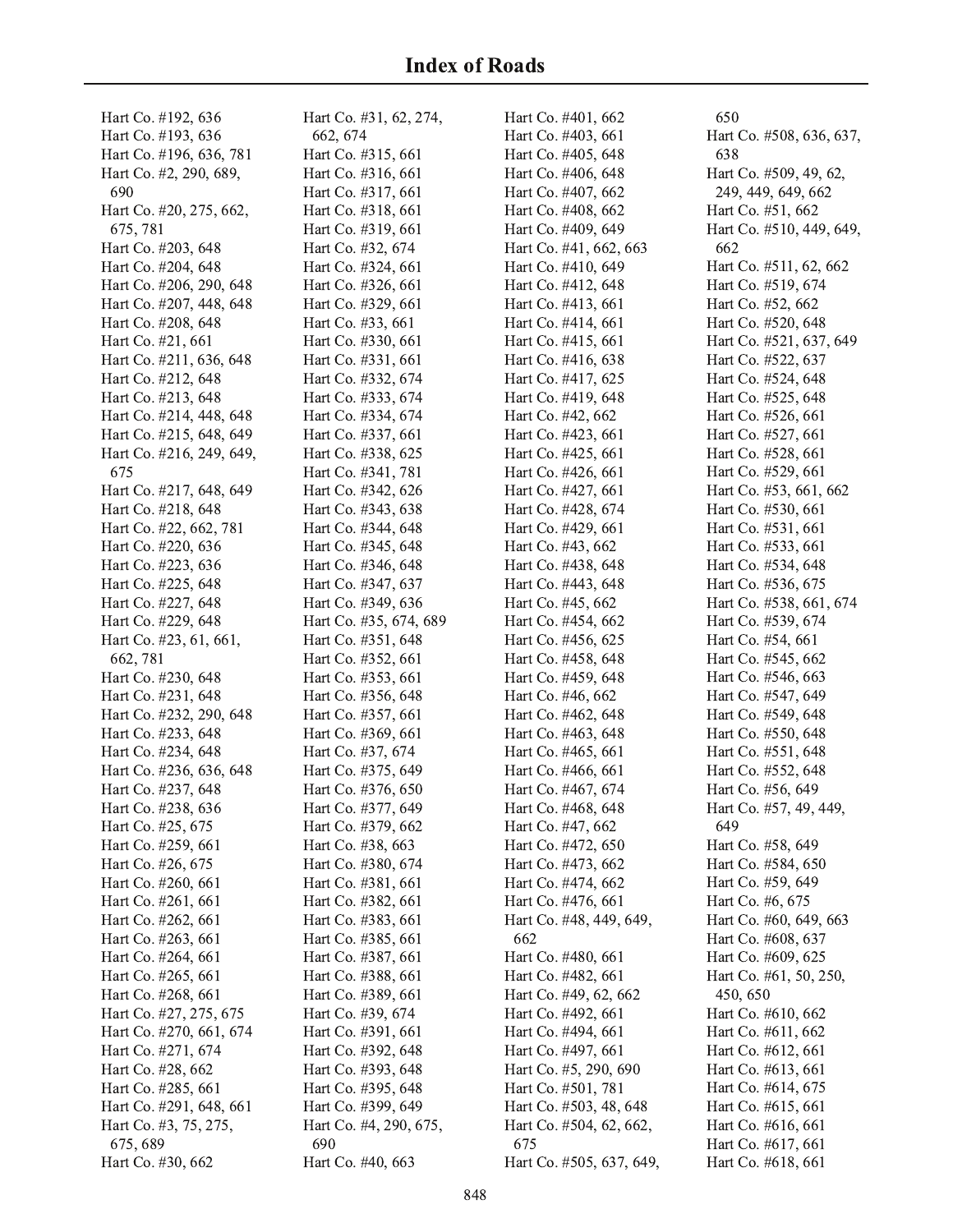Hart Co. #62, 650 Hart Co. #620, 661 Hart Co. #623, 661 Hart Co. #624, 648 Hart Co. #63, 50, 250, 450,650 Hart Co. #634, 661 Hart Co. #636, 674 Hart Co. #638, 636 Hart Co. #639, 648 Hart Co. #64, 650 Hart Co. #643, 649 Hart Co. #646, 650 Hart Co. #65, 650 Hart Co. #67, 650 Hart Co. #68, 649 Hart Co. #7, 675 Hart Co. #708, 781 Hart Co. #71, 649 Hart Co. #72, 649 Hart Co. #73, 237, 636, 637.649 Hart Co. #75, 636 Hart Co. #76, 636 Hart Co. #77, 636 Hart Co. #78, 636 Hart Co. #79, 636 Hart Co. #80, 636 Hart Co. #81, 637, 649 Hart Co. #82, 237, 637, 649 Hart Co. #829, 662 Hart Co. #83, 637 Hart Co. #84, 637 Hart Co. #85, 637 Hart Co. #86, 237, 637 Hart Co. #87, 637 Hart Co. #88, 649 Hart Co. #9, 675 Hart Co. #90, 649 Hart Co. #91, 649 Hart Co. #92, 649 Hart Co. #93, 649 Hart Co. #94, 650 Hart Co. #95, 650 Hart Co. #96, 650 Hart Co. #97, 638 Hart Co. #98, 638 Hart Co. #99, 38, 637, 638 Hart-Hill, 619 Hart, Nancy River, 94, 294, 494, 694 Hart, Nancy River, 279, 308, 479, 679, 708 Hartwell, 238, 638 Hattaway, 772

Hatton Ford, 74 Haynes, 162 Heard, 110, 310, 710 Heard Street, 694 Heardmont, 107, 307, 707 Heards Mill to Augusta, 337 Hearst Cobo, 745 Heath, 102, 302, 702 Hello, 86, 286, 686 Hendricks Street, 238, 638 Hendrix, 26, 226, 626 Henry, 309, 509 Hensley, 34, 634 Hephzibah Church, 147, 347, 747 Herring Drive, 618 Hester, 722 Hester Ferry, 135, 144, 335, 344, 744 Hewell, 251, 651 Hickory Grove Church, 177, 777 Hidden Harbor, 360, 760 High Lonesome, 752 Highland Park Drive, 609 Hill, 611 Hill, Barwick, 228, 627, 628 Hill, Dora Bush, 41, 429, 629, 641 Hill, Dunk, 680 Hill, Francis, 628 Hill, Henry, 308, 708 Hill, Jane, 296, 696 Hill, Jim, 108, 708 Hill, Sam, 176, 776 Hill Street, 223, 423, 623 Hill, Turner, 41, 241, 641 Hill, Welborn, 296, 696 Hillman, 271, 671, 684 Hobbs, 352, 357, 752, 757 Hobbs, Oliver, 157, 357 Hogan, Paradise, 643 Holcomb, James, 608 Holiday, 138, 338, 538 Holiday Estates, 735 Holliday Park, 139, 539 Holloway, 10, 610, 617, 764 Holly Creek, 28, 228, 628 Holly Springs, 50, 250,

638, 650 Holman-Autry, 612 Hoot Owl, 638 Hoover, 678 Horton, 780 Howard Bridge, 620 Howell, 131, 331, 731 Howington, 613 Huber, 157 Huber, Old, 757 Hudgeons, 103, 303, 703 Hudson, 694 Huffs Bridge, 757 Huffs, E. Bridge, 762 Hughes, 651 **Hughs**, 251 Hull-Colbert, 213, 413, 613 Hull, New, 208, 608 Hulmes Chapel, 292, 692 Human, 26, 626 Hunter, 676 Hunting Club, 60, 273, 660 Hutchins, 22, 222, 615, 622 I-20, 35, 59, 60, 72, 86, 140, 149, 259, 260, 272, 286, 301, 329, 340, 635, 647, 659, 660, 672, 686, 701, 715, 729, 740, 749, xiv Indian, 158, 358, 558, 758 Indian Cove, 765 Indian Hill, 79, 279, 679 Indian Path, Old, 478 Ingram, 611 Ingram-Goolsby, 154, 354 Interchange 138, 35 Interstate Exchange 121, xiv Interstate Exchange 130, xiv Interstate Exchange 138, xiv Interstate Exchange 148, xiv Interstate Exchange 154, xiv Irby, 143, 743 Iron Hill, 762 Irwin-Highland, 610 Irwin-Kirk, 611 Isaac, 719 Ivey, 117, 317, 717

Ivey-Rowland, 353, 553 Iveytown, 753 Jackson, 269, 469, 669, 716 Jackson Place, 657 Jackson Store, 81, 82, 282, 681 Jacksonville, 46, 246, 646 James Springs, 610 Jaudon, 278, 678 Jefferson Street, 311, 511 Jenkins, 93, 693 Jenkins, Elias, 250, 450 Jericho Circle, 760 Jewell-Mayfield, 303, 688 Jewells, 718 Johnson, 131, 331, 642, 731 Johnson-Bridges, 218, 618 Johnson-Colvin, 346 Johnson, George, 226, 626 Johnson, Pete, 680 Johnson Pond, 331, 731 Johnson, Tiller, 641 Johnston, 306, 706 Jones, 218, 618 Jones Bridge, 87, 687 Jones, Carol, 308, 508, 708 Jones Chapel, 17, 125, 136, 217, 324, 325, 336, 536, 724, 755 Jones Chapel, East, 617 Jones Chapel-Shiloh Church, 10, 210, 610 Jones Ferry, 65, 265, 266, 665, 666 Jones, Marshall, 73, 273 Jones-Martin, 155, 355, 555, 755 Jones, Otis, 740 Jordan Place, 60, 660 Jordan Street, 625 Jordans Mill, 173, 773 Kellog Drive, 612 Kellog Drive, West, 612 Kelly, 48, 648, 757 Kennedy, Colvin, 754 Kent, 132, 732 Kesler, 237, 249, 637, 649 Kidd, 57, 257, 657, 670 Kincaid Cemetery, 612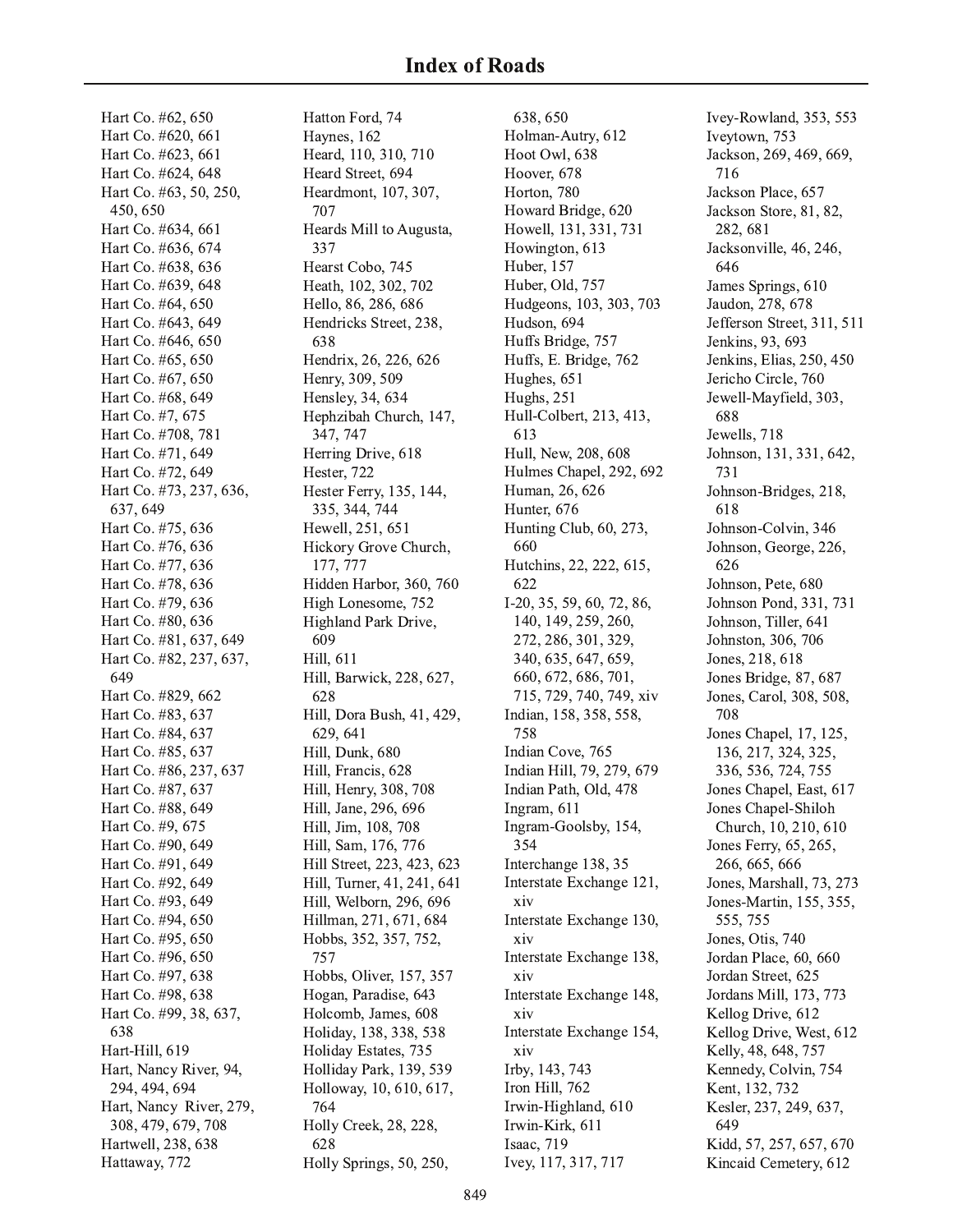King Hall Mill, 39, 239, 639 Kirk-Langford, 610 Kitchens, 115, 715 **Knox**, 43 Knox, Benjamin, 54 Lake Oglethorpe Drive, 615 Lakeshore Drive, 335, 735 Lakeside Drive, 161 Lamb Avenue, 634 Lane, Tim, 608 Langford-Carey, 610 Langham, 757 Lassiter, 743 Lawson, 684 Lawton Lane, 608 Leathersville, 755 Lee, 101, 286, 287, 301, 687,701 Legacy, 421, 621 Lewis, 173, 773 Lewis-Cook, 146, 346, 746 Lewis Family, 346, 746, 754 Lexington, 272, 609, 614, 640, 671, 672 Lexington-Carlton, 41, 42, 53, 230, 241, 242, 253, 430, 453, 630, 641, 642 Lexington, Old, 14, 214, 414, 420, 609, 614 Lexington-Washington Highway, 456 Liberty Church, 50, 450 Liberty Lane, 661 Liberty Street, 311, 511 Lightwood Drive, 61, 461, 661 Limo, 265, 665 Lincoln Co. #103, 559 Lincoln Co. #105, 754 Lincoln Co. #106, 154, 159, 354, 559, 754 Lincoln Co. #110, 559 Lincoln Co. #116, 153, 353, 553, 753 Lincoln Co. #117, 353, 553 Lincoln Co. #119, 553, 753 Lincoln Co. #12, 336 Lincoln Co. #120, 354 Lincoln Co. #121, 354

Lincoln Co. #122, 153, 553 Lincoln Co. #125, 553 Lincoln Co. #137, 336, 536, 736 Lincoln Co. #14, 144, 344 Lincoln Co. #141, 536, 736 Lincoln Co. #144, 164, 336, 364 Lincoln Co. #149, 365 Lincoln Co. #15, 782 Lincoln Co. #16, 137, 144, 344 Lincoln Co. #17, 144, 744 Lincoln Co. #2, 122, 134, 135, 322, 335, 734, 735 Lincoln Co. #20, 345 Lincoln Co. #206, 722 Lincoln Co. #207, 722 Lincoln Co. #221, 164, 364 Lincoln Co. #225, 136, 336, 536, 736 Lincoln Co. #236, 360 Lincoln Co. #238, 360, 705 Lincoln Co. #24, 345, 736 Lincoln Co. #25, 345 Lincoln Co. #250, 355, 555 Lincoln Co. #254, 353, 553 Lincoln Co. #259, 537 Lincoln Co. #260, 559 Lincoln Co. #263, 345, 346 Lincoln Co. #264, 323, 523 Lincoln Co. #27, 345 Lincoln Co. #271, 360 Lincoln Co. #28, 345 Lincoln Co. #3, 335 Lincoln Co. #30, 345, 537 Lincoln Co. #305, 105 Lincoln Co. #307, 165 Lincoln Co. #32, 365 Lincoln Co. #320, 165 Lincoln Co. #321, 360 Lincoln Co. #33, 345, 346, 537 Lincoln Co. #35, 345

Lincoln Co. #39, 346, 365 Lincoln Co. #4, 135, 323, 335, 523 Lincoln Co. #41, 346 Lincoln Co. #45, 347 Lincoln Co. #47, 347 Lincoln Co. #51, 347 Lincoln Co. #54, 147 Lincoln Co. #59, 355 Lincoln Co. #61, 355 Lincoln Co. #62, 355 Lincoln Co. #64, 355 Lincoln Co. #66, 355 Lincoln Co. #69, 355, 555 Lincoln Co. #7, 335 Lincoln Co. #70, 355, 555 Lincoln Co. #71, 355, 555 Lincoln Co. #72, 154, 346, 354, 754 Lincoln Co. #75, 360 Lincoln Co. #77, 154, 155, 354, 355, 360, 555, 754 Lincoln Co. #79, 155, 354, 355, 555, 754 Lincoln Co. #8, 335 Lincoln Co. #80, 354 Lincoln Co. #81, 159, 359, 559 Lincoln Co. #87, 365 Lincoln Co. #88, 155, 355, 555, 754 Lincoln Co. #89, 364 Lincoln Co. #9, 144, 335, 344 Lincoln Co. #91, 766 Lincoln Co. #94, 164, 364, 764 Lincoln Co. #95, 164, 364 Lincoln Co. #97, 359 Lincoln Co. #99, 164, 364 Lincoln Co. Road #111, 358, 558 Lincolnton Highway, 307, 322, 707, 722 Line Path, 114, 128, 201, 328, 514 Line Path, Old, 129, 140, 149, 329, 340, 349, 387, ix Lithonia Church, 329

Loco Church, 147, 347, 747 Locus Tree, 650 Log Cabin, 168, 342, 660, 743, 768 Logan, Allen, 77, 677 Lonesome Dove, 75, 275, 675 Long, 617, 747 Longstreet, 107, 307, 707 Lord - Fleming, 619 Lot Circle, 722 Louise Lane, 613 Lovejov, 379, 779 Lovelace, 137, 746 Lovelace-Lincoln, 537 Lovers Land, 624 Lowe, 228, 619, 628 Luckey Bridge, 162, 762 Lucy, 60, 260, 660 Lunceford, 657 Lundberg, 113, 312, 313, 512, 713 Lyneville, 658 Lystra Church, 218, 618 Macedonia Church, 11, 211, 611 Madden, 651 Madison Avenue, 613 Madison Boulevard, 613 Madison Co. #10, 626 Madison Co. #11, 626 Madison Co. #123, 625 Madison Co. #13, 626 Madison Co. #14, 626 Madison Co. #15, 626 Madison Co. #150, 12, 612 Madison Co. #152, 11, 611 Madison Co. #16, 626 Madison Co. #17, 626 Madison Co. #18, 626 Madison Co. #186, 11, 211, 611 Madison Co. #187, 12, 212, 612 Madison Co. #19, 626 Madison Co. #190, 12, 212, 612 Madison Co. #192, 612 Madison Co. #195, 611 Madison Co. #199, 611 Madison Co. #203, 611 Madison Co. #204, 618 Madison Co. #206, 611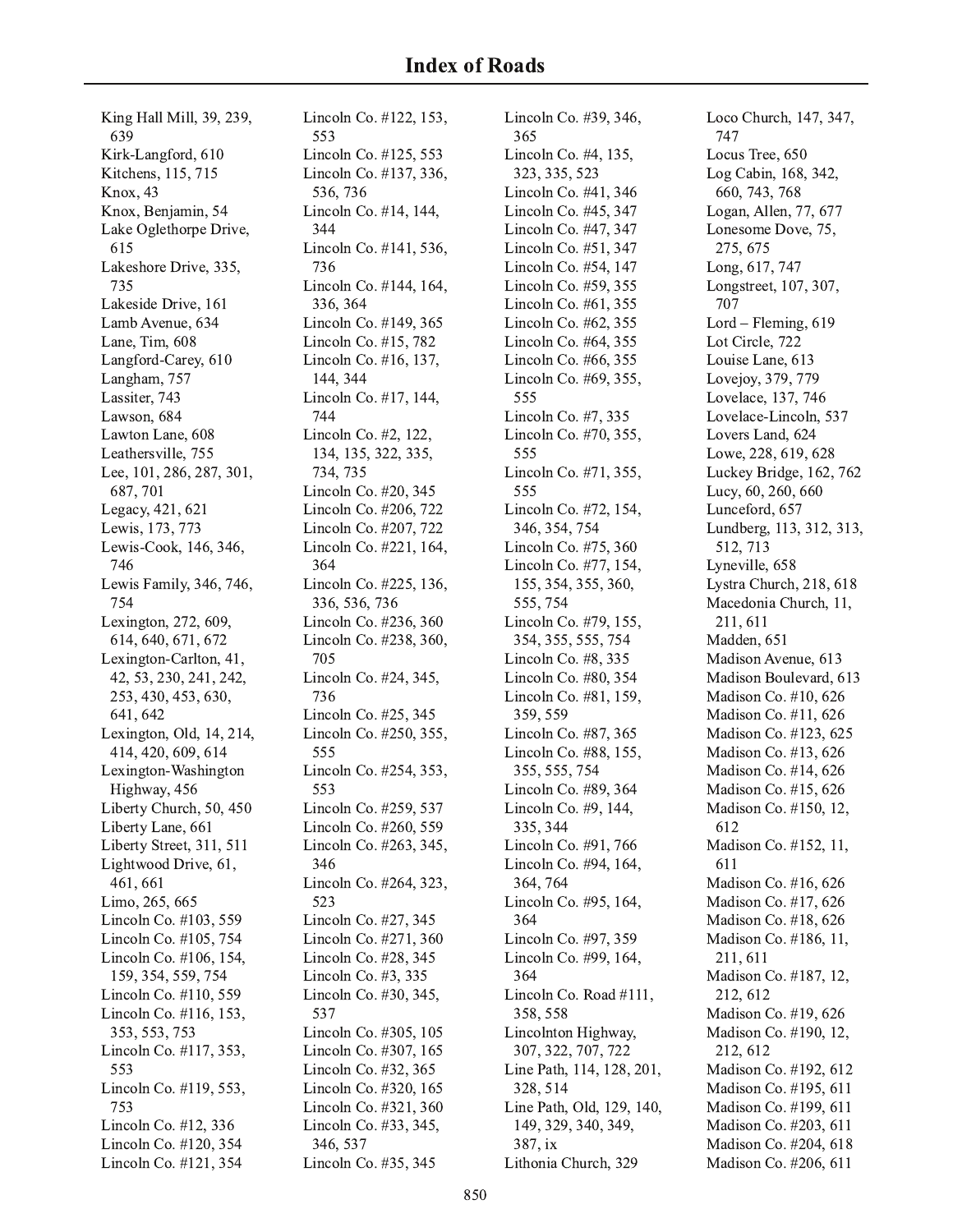Madison Co. #208, 611 Madison Co. #211, 618 Madison Co. #213, 611 Madison Co. #215, 11, 211, 611 Madison Co. #217, 611 Madison Co. #219, 612 Madison Co. #22, 625 Madison Co. #220, 612 Madison Co. #221, 612, 619 Madison Co. #222, 12, 612 Madison Co. #223, 212, 612 Madison Co. #224, 612 Madison Co. #226, 612 Madison Co. #227, 612 Madison Co. #228, 612 Madison Co. #229, 212, 612, 613 Madison Co. #230, 612 Madison Co. #231, 613 Madison Co. #232, 12, 612 Madison Co. #233, 608 Madison Co. #234, 613 Madison Co. #235, 612, 613 Madison Co. #24, 617, 626 Madison Co. #241, 608 Madison Co. #244, 608 Madison Co. #246, 608 Madison Co. #247, 608 Madison Co. #250, 608 Madison Co. #252, 608 Madison Co. #253, 608 Madison Co. #254, 608 Madison Co. #255, 613 Madison Co. #257, 213, 613 Madison Co. #258, 613 Madison Co. #259, 613 Madison Co. #26, 617 Madison Co. #260, 13, 213, 413, 613 Madison Co. #261, 213, 613 Madison Co. #262, 213, 612, 613 Madison Co. #263, 613 Madison Co. #264, 613 Madison Co. #265, 612 Madison Co. #266, 640 Madison Co. #268, 619 Madison Co. #269, 619

Madison Co. #27, 617 Madison Co. #270, 619 Madison Co. #271, 618 Madison Co. #274, 619, 628 Madison Co. #276, 18, 218,618 Madison Co. #277, 628 Madison Co. #278, 628 Madison Co. #279, 628 Madison Co. #28, 626 Madison Co. #280, 28, 228, 628 Madison Co. #281, 628 Madison Co. #285, 628 Madison Co. #287, 240, 640 Madison Co. #288, 640 Madison Co. #29, 17, 217, 617, 626 Madison Co. #290, 41, 640.641 Madison Co. #292, 640 Madison Co. #293, 652 Madison Co. #294, 628, 640 Madison Co. #295, 652 Madison Co. #297, 640 Madison Co. #298, 640 Madison Co. #3, 626 Madison Co. #300, 618 Madison Co. #301, 228, 628 Madison Co. #302, 628 Madison Co. #304, 640 Madison Co. #305, 640 Madison Co. #306, 640 Madison Co. #307, 640 Madison Co. #308, 639 Madison Co. #309, 628 Madison Co. #31, 617 Madison Co. #310, 228, 628 Madison Co. #311, 218, 618, 628, 640 Madison Co. #312, 619 Madison Co. #313, 618, 619 Madison Co. #314, 619 Madison Co. #315, 619 Madison Co. #317, 619 Madison Co. #318, 619 Madison Co. #319, 619 Madison Co. #32, 626 Madison Co. #320, 618, 619 Madison Co. #321, 618,

619 Madison Co. #323, 618 Madison Co. #324, 618 Madison Co. #325, 619 Madison Co. #326, 619 Madison Co. #327, 619 Madison Co. #329, 619, 627, 628 Madison Co. #33, 617 Madison Co. #330, 627 Madison Co. #332, 628 Madison Co. #333, 212, 612 Madison Co. #334, 627, 628 Madison Co. #335, 627 Madison Co. #337, 627 Madison Co. #338, 239, 627, 639 Madison Co. #339, 627 Madison Co. #340, 618, 625, 627 Madison Co. #342, 618 Madison Co. #343, 18, 218, 618, 627 Madison Co. #344, 18, 27, 218, 227, 627 Madison Co. #347, 618, 627 Madison Co. #350, 618, 627 Madison Co. #351, 618 Madison Co. #355, 608, 611 Madison Co. #356, 611 Madison Co. #359, 611 Madison Co. #36, 617 Madison Co. #360, 611 Madison Co. #364, 608 Madison Co. #369, 613 Madison Co. #37, 617 Madison Co. #370, 629 Madison Co. #371, 612 Madison Co. #372, 627 Madison Co. #373, 618 Madison Co. #376, 617 Madison Co. #377, 610 Madison Co. #378, 608, 618 Madison Co. #386, 626 Madison Co. #387, 608 Madison Co. #392, 611, 612, 619 Madison Co. #393, 608 Madison Co. #394, 640 Madison Co. #395, 626 Madison Co. #396, 617

Madison Co. #398, 610, 625 Madison Co. #399, 617, 618 Madison Co. #400, 611 Madison Co. #402, 612 Madison Co. #406, 608 Madison Co. #407, 608 Madison Co. #411, 612 Madison Co. #412, 608 Madison Co. #413, 608 Madison Co. #414, 618 Madison Co. #418, 611 Madison Co. #42, 17, 217, 617 Madison Co. #422, 608 Madison Co. #425, 628 Madison Co. #426, 640 Madison Co. #427, 640 Madison Co. #428, 613 Madison Co. #429, 613 Madison Co. #435, 627 Madison Co. #437, 617 Madison Co. #439, 627 Madison Co. #44, 617 Madison Co. #448, 608 Madison Co. #449, 617 Madison Co. #45, 617 Madison Co. #450, 627 Madison Co. #452, 611 Madison Co. #455, 612 Madison Co. #456, 612 Madison Co. #458, 619 Madison Co. #459, 619 Madison Co. #46, 617 Madison Co. #460, 612 Madison Co. #461, 612 Madison Co. #463, 612, 619 Madison Co. #464, 612 Madison Co. #465, 612 Madison Co. #467, 619 Madison Co. #469, 612 Madison Co. #47, 617 Madison Co. #470, 613 Madison Co. #471, 613 Madison Co. #476, 613 Madison Co. #477, 608 Madison Co. #479, 608 Madison Co. #48, 617 Madison Co. #480, 608 Madison Co. #481, 608 Madison Co. #482, 608 Madison Co. #483, 652 Madison Co. #484, 652 Madison Co. #485, 652 Madison Co. #491, 608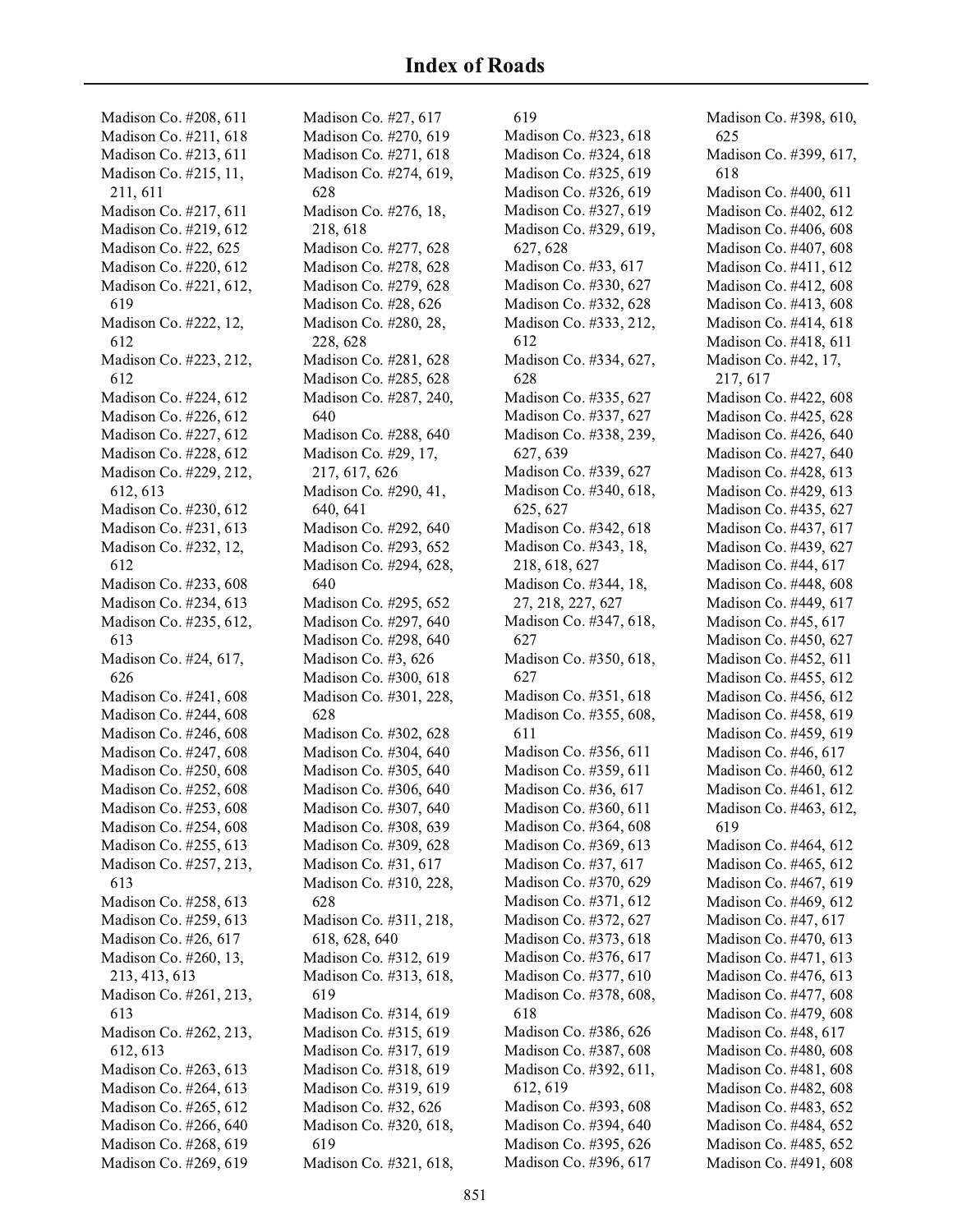Madison Co. #492, 612 Madison Co. #497, 627 Madison Co. #499, 617 Madison Co. #5, 226, 626 Madison Co. #50, 610 Madison Co. #508, 240, 640 Madison Co. #51, 610 Madison Co. #511, 608 Madison Co. #519, 608 Madison Co. #52, 610, 617 Madison Co. #522, 627 Madison Co. #527, 619 Madison Co. #54, 610 Madison Co. #55, 10, 610 Madison Co. #56, 610 Madison Co. #57, 610 Madison Co. #59, 610 Madison Co. #6, 626 Madison Co. #60, 610, 611 Madison Co. #61, 610 Madison Co. #62, 610 Madison Co. #63, 610 Madison Co. #64, 610 Madison Co. #65, 610 Madison Co. #69, 611 Madison Co. #7, 626 Madison Co. #70, 611 Madison Co. #75, 611 Madison Co. #76, 611 Madison Co. #77, 611 Madison Co. #78, 610 Madison Co. #8, 26, 226, 626 Madison Co. #84, 610 Madison Co. #86, 610 Madison Co. #87, 611 Madison Co. #88, 611, 618 Madison Co. #89, 611 Madison Co. #9, 626 Madison Co. #90, 611 Madison Co. #92, 610, 611 Madison Co. #93, 610 Magnolia Church, 143, 743 Main River, 159, 359, 559, 566 Main Street, 222, 422 , 585, 608, 622, 623, 628, 631, 634, 635 Main Street, East, 143,

173, 773 Main Street, West, 143, 173, 773 Main to Petersburg, 333 Malcolm Place, 273 Mallorysville, 9, 695 Mallorysville-Lisbon, 122, 134, 135, 322, 335 Manley-Martin, 617 Maple Springs, 663 Margaret Grove, 659 Margaret Grove Church, 60 Margarets Grove Church, 260, 660 Marion, 91, 291, 691 Martin, Old, 215, 615 Mason Mill, 617 Mathis, Harve, 208, 608 Matthews, 12, 212, 612 Matthews, Frank, 243, 643 Mauldin, 707 Maxeys, Old, 24, 224, 624 Maxim, 164, 364, 764 Maxwell, 82 Maxwell Farm, 663 Maxwell Mill, 82, 282 , 298, 650, 682, 698 Mayfield, 116, 117, 316, 317, 330, 703, 716, 717 Mayfield-Warrenton, 303 Maynard Avenue, 754 Mayo, 114, 714 McCall, L. G, 707 McCall, Olaff, 721 McCannon, 267, 608, 667 McCarty-Dodd, 619 McCluskey, 78 McCormick Highway, 358, 558, 754, 758 McCurdy, 617 McCurley, 675 McCurley, William, 613 McDuffie #307, 156, 356 McDuffie Co. #100, 762 McDuffie Co. #101, 762 McDuffie Co. #102, 762 McDuffie Co. #103, 762 McDuffie Co. #105, 762 McDuffie Co. #106, 762 McDuffie Co. #107, 762 McDuffie Co. #108, 762 McDuffie Co. #110, 762 McDuffie Co. #111, 157

McDuffie Co. #118, 157 McDuffie Co. #132, 157 McDuffie Co. #143, 350 McDuffie Co. #156, 749 McDuffie Co. #167, 740 McDuffie Co. #2, 139, 339 McDuffie Co. #215, 762 McDuffie Co. #275, 762 McDuffie Co. #299, 762 McDuffie Co. #303, 762 McDuffie Co. #6, 339 McDuffie Drive, 609 McElreath, 11, 211, 611 McElreath, Fred, 610 McElroy, Johnny, 212 , 612 McGee, 721 McGhee, 168, 368, 768, 771 McGruder Mine, 746 McLear Bridge, 72, 272 McMullen, 661 McNabb, 56, 69 McWhorter, 223, 623 McWhorter, B. H., 231 Meadow Creek Drive, 221, 621 Meadow Lakes Drive, 630 Meadow Lane, 614 Mecena, 149, 349 Melears Bridge, 71, 271, 671 Melody Lane, 678 Melton, 613 Mercer, Silas, 284, 299, 684, 699 Mercier, 754 Merritt, 625 Mesena, 140, 329, 340, 740 Mesena-Thomson, 341 Metasville, 125, 325, 326, 337, 537, 737, 746 Metasville-Lincolnton, 146, 346, 746 Metasville-Sandtown, 124, 324, 325, 337, 537, 724 Meyer Farm, 214, 414, 614 Meyer, Wallace, 614 Middleton, 293 Middleton, Old, 78, 93, 278, 678, 693 Midway Church, 145,

345, 745 Milestone Church, 79, 679 Mill, 60, 640, 660, 677 Mill Creek Church, 132, , 732 Mill, Pearl, 107, 307, 707 11 Mill Run Drive, 629 Mill Shoal Church, 226, 626 Milledgeville, Old, 130, 141, 150, 330, 341, 350, 750 Miller, 11, 211, 611 Miller Drive, 18, 218, 618 Mills, Ed, 293, 693 Millstone Church, 66, 266, 653, 666 Millstone Circle, 609 Milton Reid, 776 Mineral Spring, 65, 665 Mistletoe Park, 161 Mitchell, 117, 118, 317 Mitchell Farm, 213, 413, 613 Mitchell, Old, 119, 132, , 719, 732 Mitchell-Shoals-Jewell, 718, 719 Mize, Alvin, 38, 238, 638 Mobley Hill, 278, 678 Montego Drive, 758 Monument, 176, 776 Moon, 39, 239, 639 Moon-Quest, 628 Moontown, 161 Moore, 339 Moore, Granny, 60, 660 Moore, Vic, 139, 339 Moores Grove, 208, 608 Moores-Lane, 218, 618 Morgan, 220, 420, 620 Moriah Church, 12, 212 , 612 Morris, 648 Morris, Charlie, 612 Morton, 609 Mosley, 365, 765 Moss, 342 Motes, 276, 676 Mouchet, 636 Mt. Aldred Church, 757 Mt. Moriah Ridge Farm, 636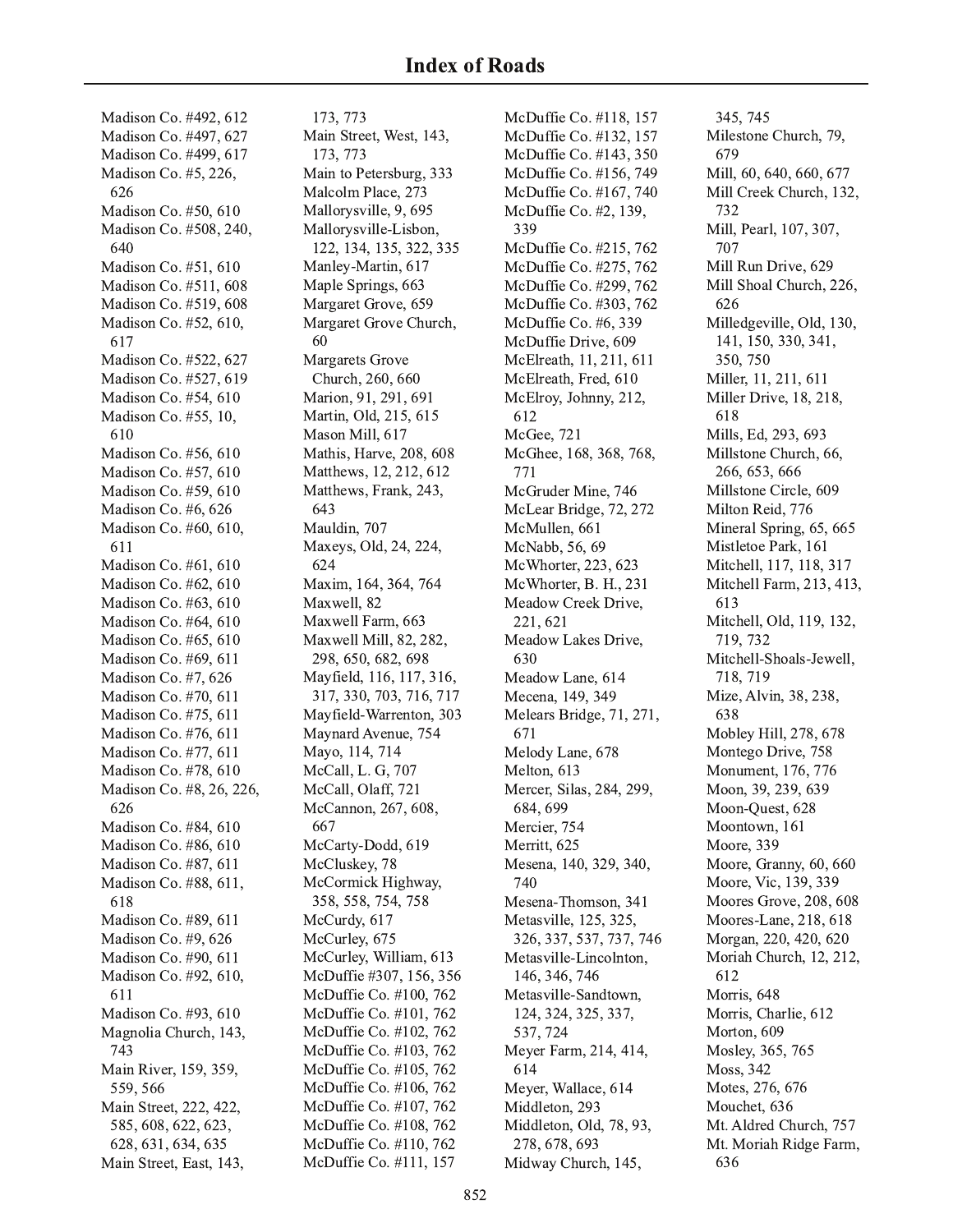Mt. Olive, 299, 699 Mt. Pleasant, 150, 151, 350, 351, 750 Mt. Stephens, 171, 371, 771 Mt. Zion Church, 355, 755 Muckleberry, 524 Mullins-Kirk, 610 Murray Circle, 718 Murrell, 608 Murry Creek, 744 Murry Creek Park, 144 Musket Ridge, 608 Nancy Hart River, 79 New Haven Church, 210, 610, 611 New Hope Church, 28, 228, 595, 628 New Hope-Vesta, 67 New Hope-Vesta, 267, 667 New Town, 81, 681 New Town Church, 40, 240, 440, 640 Newborn, 50, 450, 650 Newby, 740 Newford, 523 Nickville, 51, 52, 251, 452, 651, 652 Noble, 240, 640 Norman, 345, 745, 746 Norman, Gerald, 326, 726 Norman, SW, 671 North Street, 311, 511, 622 Norwood-Cadley, 115, 315, 715 Norwood-Camak, 129, 130, 329, 330 Notharris Farm, 764 Nunn, 718 Nursery, 637 Oak Grove, 137, 338, 537, 538 Ogeechee, 100 Ogeechee River, 103, 303, 703 Oglethorpe Co. #1, 620 Oglethorpe Co. #101, 24, 624 Oglethorpe Co. #105, 24, 224, 624, 633 Oglethorpe Co. #106, 633 Oglethorpe Co. #108,

633 Oglethorpe Co. #110, 232, 432, 623 Oglethorpe Co. #112, 613 Oglethorpe Co. #113, 623 Oglethorpe Co. #114, 623 Oglethorpe Co. #115, 623 Oglethorpe Co. #117, 623 Oglethorpe Co. #119, 623 Oglethorpe Co. #120, 622 Oglethorpe Co. #121, 222, 622 Oglethorpe Co. #123, 231, 631 Oglethorpe Co. #124, 231, 631 Oglethorpe Co. #125, 622 Oglethorpe Co. #126, 632 Oglethorpe Co. #128, 232, 632 Oglethorpe Co. #13, 621 Oglethorpe Co. #133, 244, 432, 632, 644 Oglethorpe Co. #134, 45, 232, 432, 645 Oglethorpe Co. #135, 657 Oglethorpe Co. #136, 657 Oglethorpe Co. #137, 629 Oglethorpe Co. #138, 657 Oglethorpe Co. #139, 256, 656 Oglethorpe Co. #14, 221, 621 Oglethorpe Co. #141, 644 Oglethorpe Co. #142, 244, 644 Oglethorpe Co. #144, 644 Oglethorpe Co. #146, 244, 256, 644, 656 Oglethorpe Co. #147, 244, 644 Oglethorpe Co. #149,

232, 632, 643 Oglethorpe Co. #15, 630 Oglethorpe Co. #150, 632 Oglethorpe Co. #152, 643, 655 Oglethorpe Co. #153, 255, 655 Oglethorpe Co. #154, 655 Oglethorpe Co. #155, 655 Oglethorpe Co. #156, 55, 255, 644, 655 Oglethorpe Co. #157, 643 Oglethorpe Co. #158, 643 Oglethorpe Co. #159, 243, 255, 614, 643, 655 Oglethorpe Co. #16, 630 Oglethorpe Co. #160, 614, 643 Oglethorpe Co. #164, 30, 230, 430, 631 Oglethorpe Co. #165, 630, 642 Oglethorpe Co. #167, 242, 642 Oglethorpe Co. #168, 630, 642 Oglethorpe Co. #169, 54, 254, 642, 654 Oglethorpe Co. #17, 21, 221, 621, 630 Oglethorpe Co. #171, 254 Oglethorpe Co. #172, 654 Oglethorpe Co. #174, 654 Oglethorpe Co. #175, 67, 267, 667 Oglethorpe Co. #176, 54, 67, 254, 267, 654, 667 Oglethorpe Co. #178, 255, 268, 655, 668 Oglethorpe Co. #18, 621 Oglethorpe Co. #181, 668 Oglethorpe Co. #182, 67, 267, 268, 667, 668 Oglethorpe Co. #183, 67, 667 Oglethorpe Co. #184, 267, 667 Oglethorpe Co. #185,

667 Oglethorpe Co. #189, 67, 667 Oglethorpe Co. #19, 621 Oglethorpe Co. #190, 67, 80, 267, 667, 680 Oglethorpe Co. #192, 80 Oglethorpe Co. #193, 80 Oglethorpe Co. #195, 266, 666, 680 Oglethorpe Co. #197, 653 Oglethorpe Co. #198, 653 Oglethorpe Co. #2, 629 Oglethorpe Co. #20, 230, 430.630 Oglethorpe Co. #200, 654 Oglethorpe Co. #202, 654 Oglethorpe Co. #204, 254, 654 Oglethorpe Co. #205, 654 Oglethorpe Co. #207, 242, 254, 642, 654 Oglethorpe Co. #208, 253, 453, 653, 654 Oglethorpe Co. #209, 253, 453, 653, 654 Oglethorpe Co. #212, 654 Oglethorpe Co. #213, 642 Oglethorpe Co. #214, 642 Oglethorpe Co. #215, 642 Oglethorpe Co. #216, 642 Oglethorpe Co. #217, 642 Oglethorpe Co. #218, 641 Oglethorpe Co. #219, 241, 453, 641, 653 Oglethorpe Co. #22, 622 Oglethorpe Co. #220, 253, 453, 653 Oglethorpe Co. #223, 241, 641 Oglethorpe Co. #225, 641 Oglethorpe Co. #226, 641 Oglethorpe Co. #227,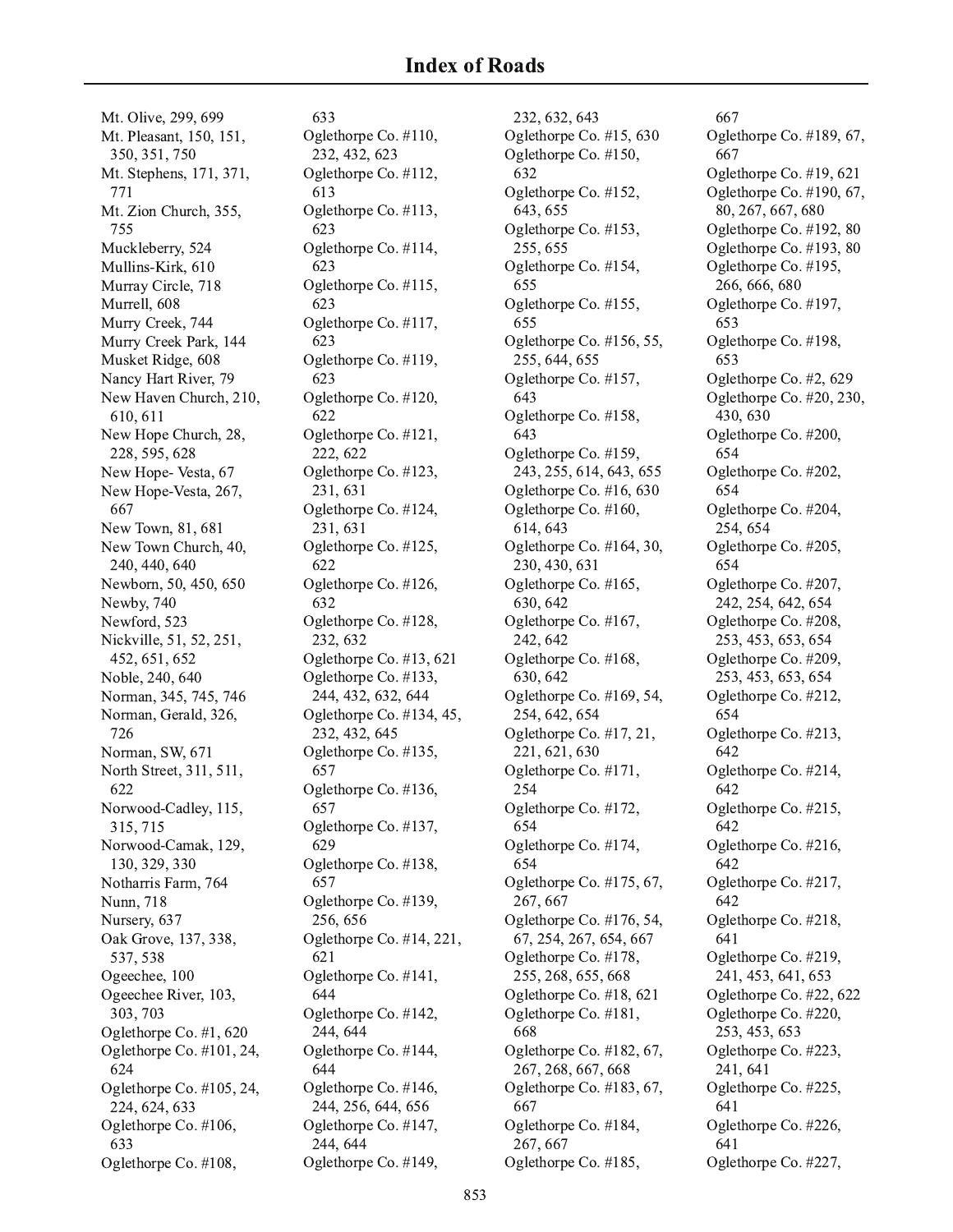241, 629, 641 Oglethorpe Co. #23, 622 Oglethorpe Co. #230, 642 Oglethorpe Co. #231, 642 Oglethorpe Co. #232, 230, 430, 630 Oglethorpe Co. #234, 630 Oglethorpe Co. #238, 629 Oglethorpe Co. #239, 629 Oglethorpe Co. #240, 222, 422, 615, 622 Oglethorpe Co. #245, 629 Oglethorpe Co. #246, 622 Oglethorpe Co. #247, 622 Oglethorpe Co. #249, 613 Oglethorpe Co. #250, 615 Oglethorpe Co. #254, 667 Oglethorpe Co. #257, 632 Oglethorpe Co. #258, 643 Oglethorpe Co. #26, 621 Oglethorpe Co. #265, 641 Oglethorpe Co. #268, 613 Oglethorpe Co. #269, 613 Oglethorpe Co. #271, 654 Oglethorpe Co. #274, 631 Oglethorpe Co. #275, 622 Oglethorpe Co. #28, 621 Oglethorpe Co. #284, 629 Oglethorpe Co. #285, 613, 615 Oglethorpe Co. #287, 613 Oglethorpe Co. #29, 621 Oglethorpe Co. #295, 653 Oglethorpe Co. #3, 20, 220, 620

Oglethorpe Co. #30, 621 Oglethorpe Co. #304, 645 Oglethorpe Co. #305, 223, 623, 632 Oglethorpe Co. #306, 615 Oglethorpe Co. #307, 414, 614 Oglethorpe Co. #309, 213, 613, 620 Oglethorpe Co. #31, 621 Oglethorpe Co. #310, 21, 421, 620, 621 Oglethorpe Co. #311, 242, 255, 429, 620, 629, 630, 642, 654, 655 Oglethorpe Co. #312, 21, 221, 413, 613, 614, 621 Oglethorpe Co. #313, 657 Oglethorpe Co. #314, 57, 257, 657 Oglethorpe Co. #315, 241, 614, 622, 630, 641, 642, 653 Oglethorpe Co. #317, 621 Oglethorpe Co. #318, 621 Oglethorpe Co. #319, 621 Oglethorpe Co. #320, 620 Oglethorpe Co. #321, 620 Oglethorpe Co. #324, 615 Oglethorpe Co. #326, 622 Oglethorpe Co. #327, 654 Oglethorpe Co. #328, 630 Oglethorpe Co. #331, 642 Oglethorpe Co. #333, 629, 643 Oglethorpe Co. #335, 629 Oglethorpe Co. #336, 629 Oglethorpe Co. #337, 630 Oglethorpe Co. #338, 620 Oglethorpe Co. #339,

620 Oglethorpe Co. #340, 620 Oglethorpe Co. #341, 621 Oglethorpe Co. #342, 621 Oglethorpe Co. #343, 621 Oglethorpe Co. #344, 613 Oglethorpe Co. #345, 613 Oglethorpe Co. #346, 613 Oglethorpe Co. #348, 613 Oglethorpe Co. #349, 621 Oglethorpe Co. #350, 615 Oglethorpe Co. #351, 614 Oglethorpe Co. #352, 614 Oglethorpe Co. #353, 614 Oglethorpe Co. #354, 614 Oglethorpe Co. #355, 615 Oglethorpe Co. #357, 615 Oglethorpe Co. #36, 214, 221, 414, 614, 621 Oglethorpe Co. #361, 622 Oglethorpe Co. #364, 631 Oglethorpe Co. #365, 631, 632 Oglethorpe Co. #367, 641 Oglethorpe Co. #369, 654 Oglethorpe Co. #37, 214, 414, 614 Oglethorpe Co. #370, 621 Oglethorpe Co. #371, 621 Oglethorpe Co. #372, 613 Oglethorpe Co. #373, 613 Oglethorpe Co. #374, 613

Oglethorpe Co. #375, 613 Oglethorpe Co. #378, 641 Oglethorpe Co. #385, 613 Oglethorpe Co. #387, 613 Oglethorpe Co. #388, 620 Oglethorpe Co. #389, 620 Oglethorpe Co. #39, 614 Oglethorpe Co. #391, 620 Oglethorpe Co. #392, 620 Oglethorpe Co. #393, 654 Oglethorpe Co. #394, 641 Oglethorpe Co. #395, 253, 453, 653 Oglethorpe Co. #396, 653 Oglethorpe Co. #397, 629 Oglethorpe Co. #398, 629 Oglethorpe Co. #399, 629 Oglethorpe Co. #40, 614 Oglethorpe Co. #402, 613 Oglethorpe Co. #403, 620 Oglethorpe Co. #404, 620 Oglethorpe Co. #405, 613 Oglethorpe Co. #407, 614 Oglethorpe Co. #408, 613 Oglethorpe Co. #409, 613 Oglethorpe Co. #41, 614 Oglethorpe Co. #410, 614 Oglethorpe Co. #411, 621 Oglethorpe Co. #417, 621 Oglethorpe Co. #418, 621 Oglethorpe Co. #419, 621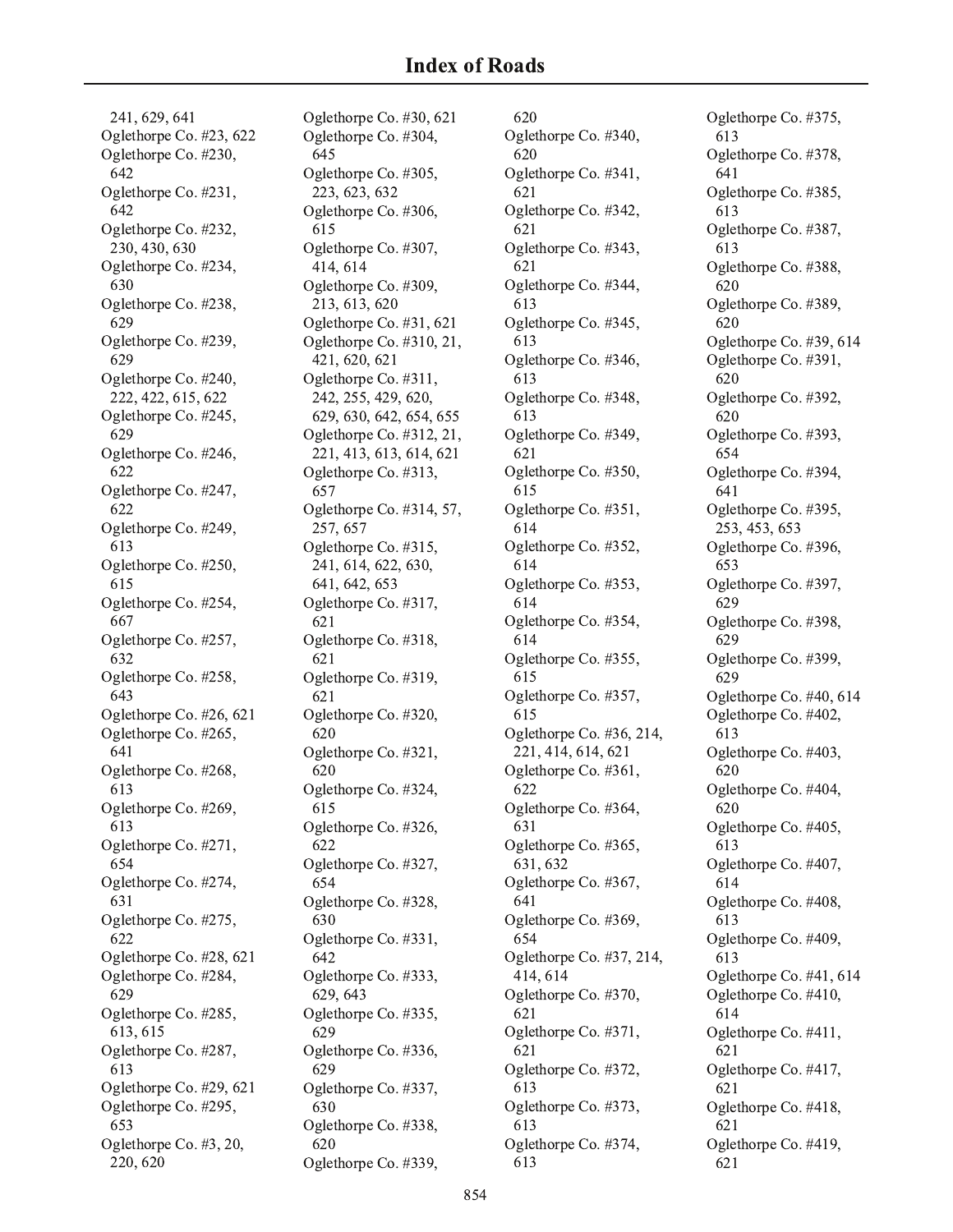Oglethorpe Co. #42, 614 Oglethorpe Co. #420, 630 Oglethorpe Co. #421, 613 Oglethorpe Co. #423, 613 Oglethorpe Co. #425, 614 Oglethorpe Co. #426, 614 Oglethorpe Co. #427, 614 Oglethorpe Co. #428, 614 Oglethorpe Co. #439, 620 Oglethorpe Co. #44, 614 Oglethorpe Co. #440, 620 Oglethorpe Co. #442, 620 Oglethorpe Co. #443, 620 Oglethorpe Co. #46, 221, 621 Oglethorpe Co. #49, 613 Oglethorpe Co. #5, 220, 620 Oglethorpe Co. #50, 613 Oglethorpe Co. #51, 13, 613 Oglethorpe Co. #52, 613 Oglethorpe Co. #55, 613 Oglethorpe Co. #56, 613 Oglethorpe Co. #5743, 422 Oglethorpe Co. #58, 614 Oglethorpe Co. #59, 613 Oglethorpe Co. #6, 620 Oglethorpe Co. #61, 613 Oglethorpe Co. #65, 214, 414, 614 Oglethorpe Co. #66, 614 Oglethorpe Co. #68, 614 Oglethorpe Co. #69, 614 Oglethorpe Co. #7, 629 Oglethorpe Co. #71, 615 Oglethorpe Co. #73, 614 Oglethorpe Co. #74, 615 Oglethorpe Co. #75, 622 Oglethorpe Co. #76, 622 Oglethorpe Co. #77, 215, 615 Oglethorpe Co. #78, 615 Oglethorpe Co. #79, 615 Oglethorpe Co. #87, 23,

223, 423, 623 Oglethorpe Co. #90, 223, 423, 623 Oglethorpe Co. #905, 232.432 Oglethorpe Co. #91, 622 Oglethorpe Co. #95, 623 Oglethorpe Co. #98, 623 Old, 21, 24, 31, 32, 33, 41, 46, 47, 50, 53, 55, 58, 59, 60, 67, 74, 81, 84, 87, 93, 102, 103, 107, 108, 112, 113, 114, 171, 172, 177, 218, 220, 221, 224, 230, 231, 232, 241, 242, 245, 247, 250, 255, 256, 257, 258, 259, 267, 268, 269, 273, 274, 283, 284, 286, 287, 290, 292, 293, 295, 299, 300, 301, 302, 303, 307, 308, 309, 313, 315, 330, 336, 341, 371, 379, 422, 429, 430, 432, 445, 450, 483, 492, 509, 536, 568, 641, 683, 727 Old, no number, 527 Old, now under water, 121, 165, 365, 765 Oliver, 77, 677 Oliver Street, 78, 278, 664, 678 Olympic Drive, 608 Oneal, 635 Orr, 283, 483, 683 Osley Drive, 617 Osley Mill, 240, 640 Overlook, 765 Owens, 721, 722 Owensby, 14 Owensby Mill, 214, 614 Page, 218, 618 Palmer, 643 Paoli, 28, 40, 228, 240, 628, 640 Paoli, East, 628 Parham-Dudley, 626 Parkers Ferry, 306, 706 Parkview, 213, 613 Parkview Drive, 585, 608 Parsons, Thomas, 627 Partridge Town, 754 Pasture, 747

Path, Lower Creek, Oconee River to Augusta, 772 Path, Old, 212 Path, Unnamed, 12, 412 Paul, Harry, 10, 210, 610 Paw, Sam, 52, 652 Payne Drive, 628 Payton, Harold, 639, 640 Pea Ridge, 641 Peach Orchard, 11, 211, 611 Peachtree, 676 Pear Orchard, 35, 635 Pecan Grove, 97, 296, 297, 696, 697 Pecan Orchard, 308, 708 Peck Haven, 73, 273, 660 Petersburg, 109, 121, 154, 167, 240, 266, 367, 509 Petersburg-Elberton, 93, 334 Petersburg, New, 354, 754 Petersburg, Old, 109, 309, 354, 509, 754 Phillips Fort, 114, 314 Phillips Mill, 99 Philomath, 56, 69, 256, 269,656 Philomath-Woodville, 45, 245, 645 Pickens Trail, 204 Pine, 743 Pine Ridge, 691 Pine Street, 34, 634 Pine Tree, 212, 612 Pine Valley Farm, 628 Pinewood Circle, 613 Piney Grove, 29, 229, 429, 629 Piney Woods, 759 Piper, 651 Pittard, 208, 608 Pitts-Davis, 610 Pittsburg Avenue, 773 Plains, 273 Plantation Drive, 609 Plantation Point, 360, 760 Pleasant Home Church, 76, 276, 676 Pocataligo-Friendship Church, 11, 211, 611 Point Peter, South, 641

Poland, 164, 364 Ponderosa Drive, 609 Pope, 712 Pope Street, 511 Pope, William, 222, 422, 622 Poplar, 663 Poss, 619 Poss, Lee, 270, 670 Post, Old, 279, 679 Powell, 86, 115, 286 Powellton-Barnett, 686 Powelton, 84, 287, 368 Powelton Church, 687 Power, 619 Poyner, Jabez, 667 Prater, 136, 145, 336, 345, 536, 736, 745 Prater Mill, 331, 731 Pressman, 476, 676 Price, 365, 765 Pugh Kahn, 759 Pullen-Craddock, 626 Pulliam Mill, 651 Purvis School, 351, 357, 751 Pylant Crossing, 341 Quail Farm, 351 Ouaker, 130, 141, 142, 151, 330, 341, 342, 351, 387, 742 Quaker Springs, 84, 284, 684 Quarter, 731 Quick Stop, 293, 693 Quinn, 101, 301, 701 Rabun, 151, 351, 751 Rabun Circle, 151, 351, 752 Racetrack, 611 Raffini, 125, 325, 725 Rail Fence, 45, 245, 645 Railroad, 623 Randolph Church, 245, 258, 445, 645, 658 Ranger, 141, 341, 342 Ray, Charles, 115, 302, 315, 702, 715 Ray, Jack, 116, 315, 316, 716 Ray Place, 86, 101, 286, 287, 301, 686, 687, 701 Rayle, Bodie, 265, 665 Raytown, 715 Red Hill, 663 Redwine Church, 37, 237, 637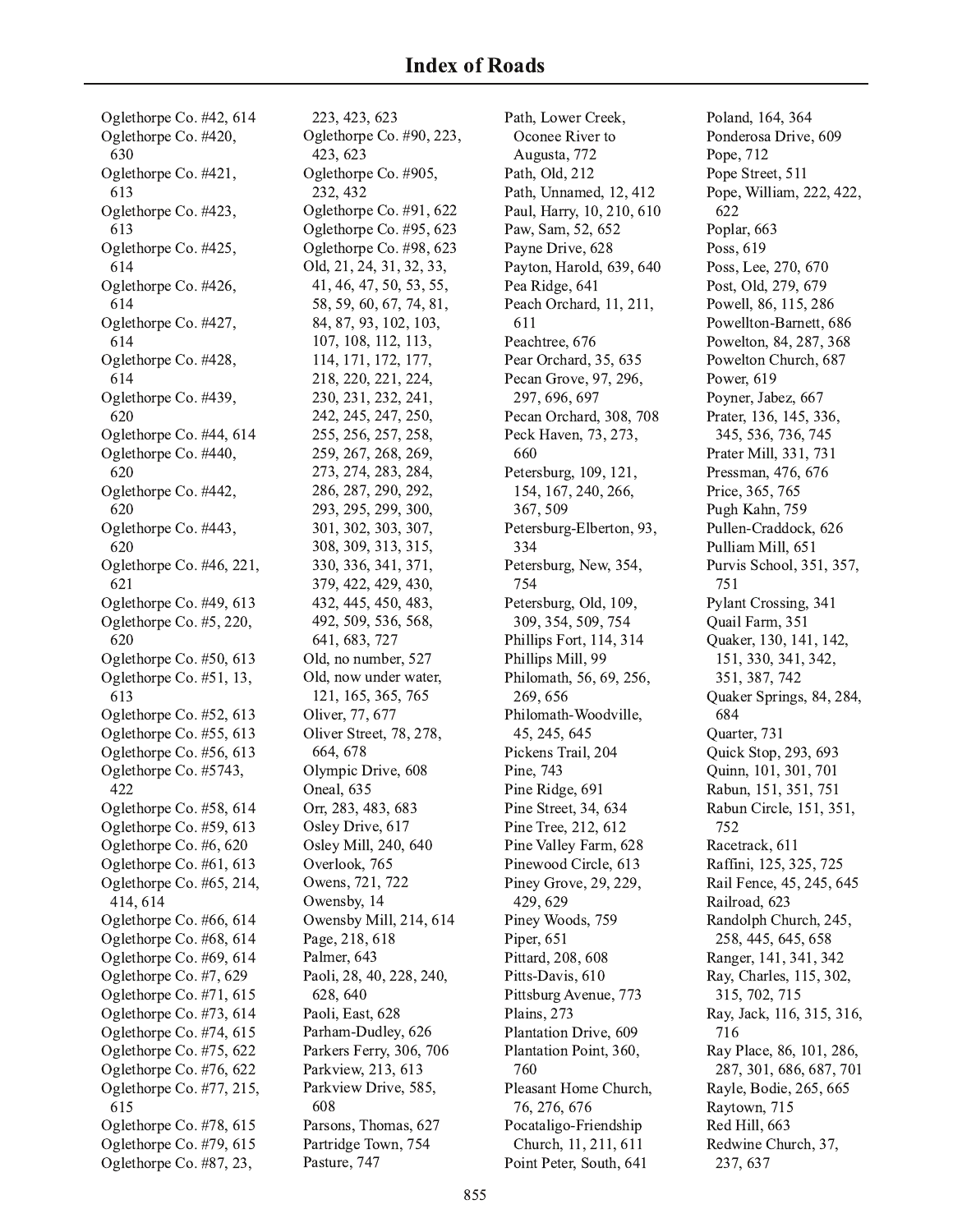Reed, 359, 759 Reed-Brawner, 26, 626 Reed-Penland, 559 Reed Street, 609 Reese, 752 Rehoboth Church, 239, 439, 639 Reid, Robert, 626, 638 Remsen, 753 Remsen Ferry, 144, 182, 344, 382 Reubin Crook, 147, 347 Reynolds, 126, 326, 726 Reynoldsville, 114, 115, 300, 315, 700, 714, 715 Rhodes Street, North, 634 Rice Circle, 678 Rice Creek, 625 Ricketson, 142, 342, 742 Ridge, 115, 129, 165, 315, 329, 365, 474, 476, 676, 715, 728, 729 Ridgeway, 781 River, 240, 290, 640, 690, 722 River, Old, 565 Riverchase Drive, 609 Rivers, 352, 752 Roan-Williams, 617 Robinson, 47, 447, 647 Robinwood Lane, 678 Rock, 675 Rock, Big, 635 Rock Branch, 75, 275, 675 Rock Hill Church, 773 Rock House, 740 Rock Quarry, 611, 780 Rockdale, 648 Rocker, 284, 483, 671, 684 Rocky Branch, 702 Rocky Branch Church, 102, 302, 502 Rocky Drive, 253, 653 Rocky Ridge, 421, 621 Rollingwood Drive, 609 Rosewood Drive, 619 Rousey-Duncan, 626 Rowland York Drive, 746 Royston, Old, 618 Rucker, 106, 306, 706 Rucker, Harley, 277, 677 Ruckersville, 91, 92, 250, 291, 292, 492,

691, 692 Ruckerville, 249 Ruffs, 653 Russell Drive, 628 S1089, 212, 612 S1090, 232 S1091, 669 S1092, 240, 640 S1096, 712, 713, 727 S1097, 118, 717, 718 S1098, 177, 777, 780 S1100, 104, 172, 304, 703, 704, 772 S1124, 675 S1272, 315, 715 S129 Bypass, xiv S1342, 52, 252, 452, 652 S1343, 278 S1445, 109, 123, 309, 509, 709, 723 S1446, 147, 310, 347, 537, 710, 724, 725, 737, 738, 747 S1449, 740 S1452, 84, 85, 284, 285, 683, 684, 685 S1568, 87 S1575, 772 S1649, 729 S1724, 675 S1757, 718, 742 S1820, 355, 555 S1821, 155, 355, 555, 746 S192, 608 S1971, 611, 619 S2128, 118, 718 S2131, 771 S2146, 742 S2148, 157, 751, 757, 762 S2152, 740 S2164, 55, 68, 255, 268, 620, 655, 668, 669 S2179, 86, 286, 686 S2193, 95, 109, 122, 295, 309, 322, 323, 509, 523, 680, 681, 695, 709, 723 S2215, 665 S2218, 292 S2226, 775, 781 S2375, 662 S2419, 712 S2487, 674 S2514, 738 S2839, 776

S2840, 741 S2880, 608 S2886, 611 S2965, 608 S33, 608, 611, 612, 674 S441 Bypass, xiv S785, 687, 768, 776 S788, 742, 751 S79E, 214 S809, 176, 303, 688, 703, 717, 776 S893, 775, 781 S894, 775 S896, 674, 675 S900, 628 S904, 153, 312, 325, 345, 536, 553, 712, 726, 737 S95,690 S965, 324, 699, 711, 712, 724 S985, 91, 277, 291, 292, 675, 677 S986, 50, 650, 663 S989, 619 S992, 210 Saddler, 663 Saggus, 85, 137, 284, 285, 337, 537, 684, 685 Saggus, Euel, 124, 324, 524, 724 Salem Church, 355, 360, 643, 755 Sams, Walter, 614 Sand Hill, 39, 639 Sanders, Carl Highway, 260, 660, 673, 701, 729 Sanders, Ralph, 663 Sanders to Washington, 126 Sandhill, 151, 351, 719, 751 Sandstone Drive, 609 Sandy Creek, 611 Sandy Cross, 42, 54, 85, 242, 254, 272, 285, 420, 642, 654, 685 Sandy Grove, 731 Sardis, 269, 669 Savannah, 151, 157, 744 Savannah Scenic Way, 144, 744, 753, 782 Saxon-Mattox, 680 Scarber, 352, 752 Scull Shoals-Harrington Station, 426 Second Street, 311

Seed Cleaner, 249, 649 Seed Tick, 745 Shallow Creek, 677 Shank, 138, 338, 538, 539, 738 Sharon-Raytown, 300 Sharp, Jack, 413, 613 Sharpe, Tom, 612 Shaw, 238, 638 Shealy Hog Farm, 615 Sheehan, 300, 700 Shelia, 773 Shelton, 752 Shelton Circle, 752 Sheppard, 109, 309, 509, 709 Sherills, 314 Sherral Path, 271 Shirley, 625 Shivers, 701 Shoal, 104, 180, 304, 704, 777, 780 Shoal Creek, 213, 613 Show, 639 Shurley, 131, 331, 731 Sibley School, 635 Sid, Dr., 77, 677 Sigman, 379, 779 Simons, 740 Simpson Street, 511 Sims Cross, 32, 232, 404, 432, 632 Sims-Kidd, 228, 628 Sims Street, 511 Sisson-Bridges, 669 Skull Shoals, 98, 283, 298, 483, 683, 698 Slaton, Della, 239, 627, 639 Slay, 294, 694 Smalley, 355, 555, 755 Smallwood, 339 Smith, 67, 667 Smith, Bob, 223, 423, 623 Smith Chapel, 153, 353, 553, 753 Smith, Ellen, 719 Smith, Frank, 115, 315, 701, 715 Smith, Gene, 653 Smith, Guy, 253 Smith, Loyd, 654 Smith Mill, 339, 539, 739 Smith, Paul, 608 Smith Rocky Branch,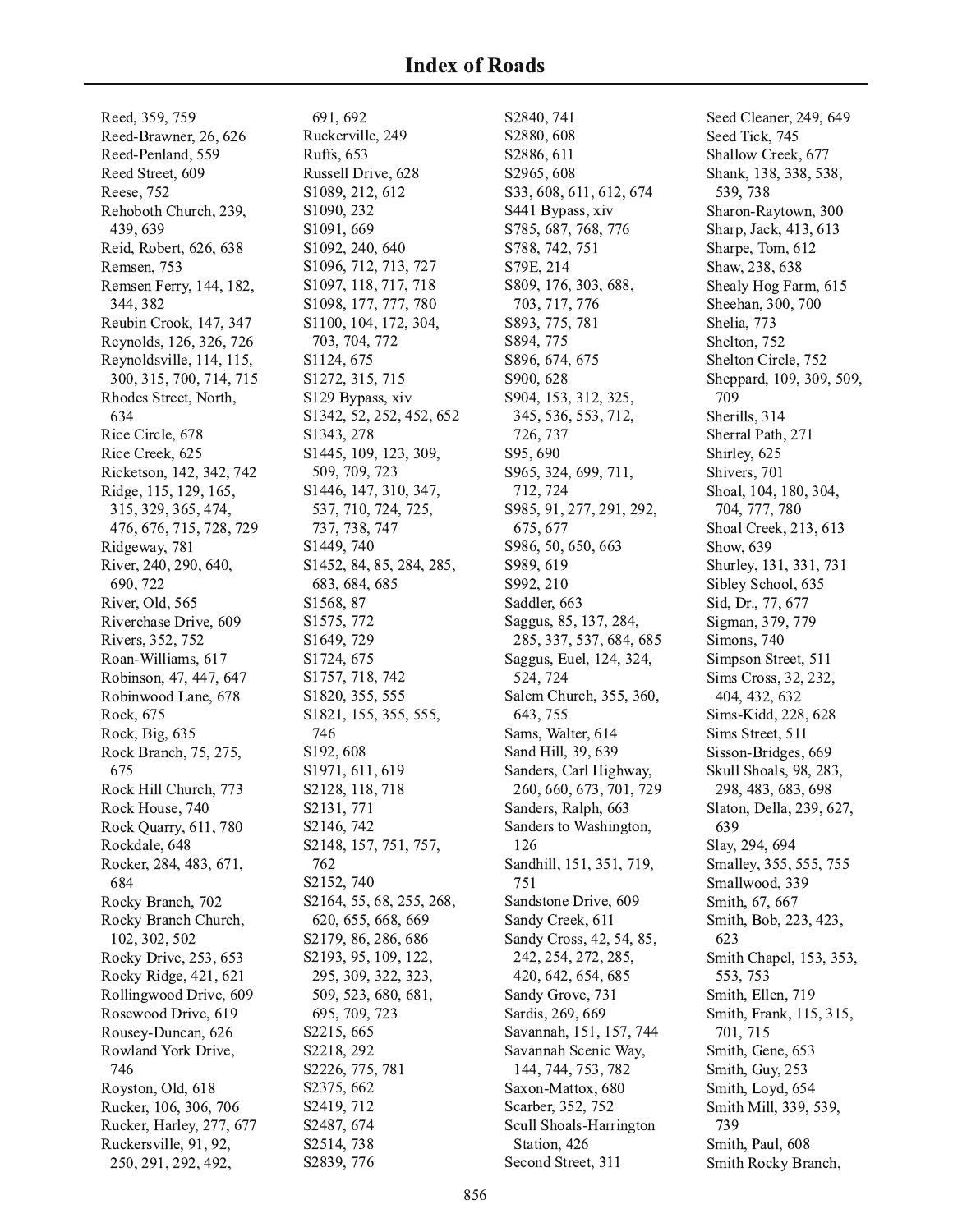680 Smith, Tex Drive, 279, 679 Smith, William, 291, 292, 492, 691 Smithonia, 8, 13, 585, 608, 613, 620, 629 Smithsonia, 213, 220, 420, 620 Smithsonia-Colbert, 620 Smokey-Hollow, 54, 654 Smokey Ridge, 621 Smyrna Church, 147, 326, 338, 347, 538, 726, 738 Snake, 625 Soap Creek Lodge, 553, 753 Sorrow-Patterson, 212, 612 South Street, 311, 511 Sparta, 73 Spratlin Mill, 608 Spring Hill Church, 657 Spring Hill Church, Old, 257, 657 Spring Street, 311, 511 Spring Valley, 608 Springfield, 58, 71, 168, 171, 258, 271, 371, 379, 658, 671, 768, 771 Springs, 610 St. Mary's, 260 St. Paul Church, 777 ST1264, 618 ST1265, 610 ST1339.625 ST1341, 617, 618, 625 ST1452, 284, 684, 685 ST1724, 662 ST1971, 618 ST1991, 661, 662 ST2179, 700 ST2216, 626 ST2231, 617 ST2373, 37, 238, 636, 637, 638 ST2379, 637 ST2487, 636, 648 ST2892, 661 ST33, 617, 625, 637, 649, 661 ST462, 685 ST784, 636 ST785, 657, 671 ST899, 661 ST965, 699, 700

ST986, 649 ST989, 627, 649 Standard, Ohara, 324 State Highway, 452 Stedman, now closed, 114, 314, 714 Steep Hollow, 352, 752 Stephens, 22, 33, 233, 254, 266, 622, 623, 633, 654, 666, 672 Stephens, A. H., 685 Stephens Highway, 701 Stephens, Old, 231, 631 Stephens-Salem, 632 Stevens, Billy, 642 Stevens Grove Church, 643 Steward, Elton, 241, 641 Stewart, Cecil, 211, 611 Stewart, Doug, 73, 273 Stinchcomb, 51, 251, 651 Stone, Lillian, 267, 667 Stones, 602 Stoney, 83, 283, 298, 483, 683, 698 Stoney Grove Church, 341 Stoney Hill, 316, 716 Story, 341, 741 Story-Randall, 357, 757 Stratton, 691 Strickland, Christian, 628 Strong, Lillian, 67 Sudden, 220, 420, 620 Suddeth, 221, 621 Sunset Avenue, 628 Sunset Drive, 623 Sutton, 337, 537, 737 Sutton, Clifford, 724 Swan, 82, 282 Swann, 682 Tabernacle Church, 144, 344, 744 Tabor Chapel, 210, 610 Talbert, 353, 553 Taliaferro Co. #1, 699 Taliaferro Co. #10, 685 Taliaferro Co. #12, 699 Taliaferro Co. #14, 113, 313, 314, 714 Taliaferro Co. #15, 714 Taliaferro Co. #16, 113, 114, 300, 313, 713, 714 Taliaferro Co. #17, 714 Taliaferro Co. #19, 714

Taliaferro Co. #2, 699 Taliaferro Co. #21, 300, 700 Taliaferro Co. #22, 300, 700 Taliaferro Co. #23, 101, 300, 301, 700, 701 Taliaferro Co. #25, 685 Taliaferro Co. #26, 672, 685 Taliaferro Co. #28, 73, 273, 368, 568, 673, 768 Taliaferro Co. #29, 273, 368, 568, 673, 768 Taliaferro Co. #3, 284, 699 Taliaferro Co. #31, 660, 771 Taliaferro Co. #32, 660, 673 Taliaferro Co. #33, 73, 273, 660, 673 Taliaferro Co. #34, 673 Taliaferro Co. #36, 260, 273, 660, 673 Taliaferro Co. #37, 273, 660, 673 Taliaferro Co. #38, 59, 60,660 Taliaferro Co. #4, 684 Taliaferro Co. #42, 659 Taliaferro Co. #44, 59, 259,659 Taliaferro Co. #45, 260, 660 Taliaferro Co. #46, 260, 660 Taliaferro Co. #47, 72 Taliaferro Co. #48, 72, 271, 272, 671 Taliaferro Co. #49, 57, 257, 657 Taliaferro Co. #5, 684 Taliaferro Co. #50, 57, 257, 657 Taliaferro Co. #51, 671 Taliaferro Co. #52, 57, 257, 271, 657, 671 Taliaferro Co. #53, 671 Taliaferro Co. #54, 58, 258, 271, 658, 671 Taliaferro Co. #55, 671 Taliaferro Co. #56, 71, 671 Taliaferro Co. #57, 658 Taliaferro Co. #58, 59, 259,659

Taliaferro Co. #59, 659 Taliaferro Co. #6, 284, 684, 685 Taliaferro Co. #60, 659 Taliaferro Co. #61, 58, 59, 258, 259, 658, 659 Taliaferro Co. #63, 58, 258, 259, 271, 659 Taliaferro Co. #7, 685 Taliaferro Co. #71, 258, 271, 658, 671 Taliaferro Co. #74, 260, 660 Taliaferro Co. #76, 86, 286,686 Taliaferro Co. #79, 300, 700 Taliaferro Co. #80, 100, 272, 284, 285, 299, 300, 672, 684, 700 Taliaferro Co. #81, 300, 700 Taliaferro Co. #82, 59, 259, 659, 672 Taliaferro Co. #84, 673 Taliaferro Co. #85, 685 Taliaferro Co. #86, 71, 271, 284, 671, 684 Taliaferro Co. #87, 284, 684 Taliaferro Co. #90, 672 Taliaferro Co. #91, 272, 672 Taliaferro Co. #94, 685 Taliaferro Co. #95, 685 Tallow Hill, 639 Tankerslem, 364 Tankersley, 359, 759 Tate, Sam, 294, 694 Taylor, 55, 255, 655 Thankful Church, 136, 752 Thaxton, 244, 404, 644, 670 Thaxton, Howard, 631 Thaxton-Wynne, 244, 404, 644 Thirteen Forks, 50, 650 Thomas Drive, 684 Thompson, 342, 742, 773 Thompson Lane, 653 Thomson, 326, 339, 539 Thomson Highway, 348, 355, 748, 754, 755 Thomson Lane, 253 Thornton, 738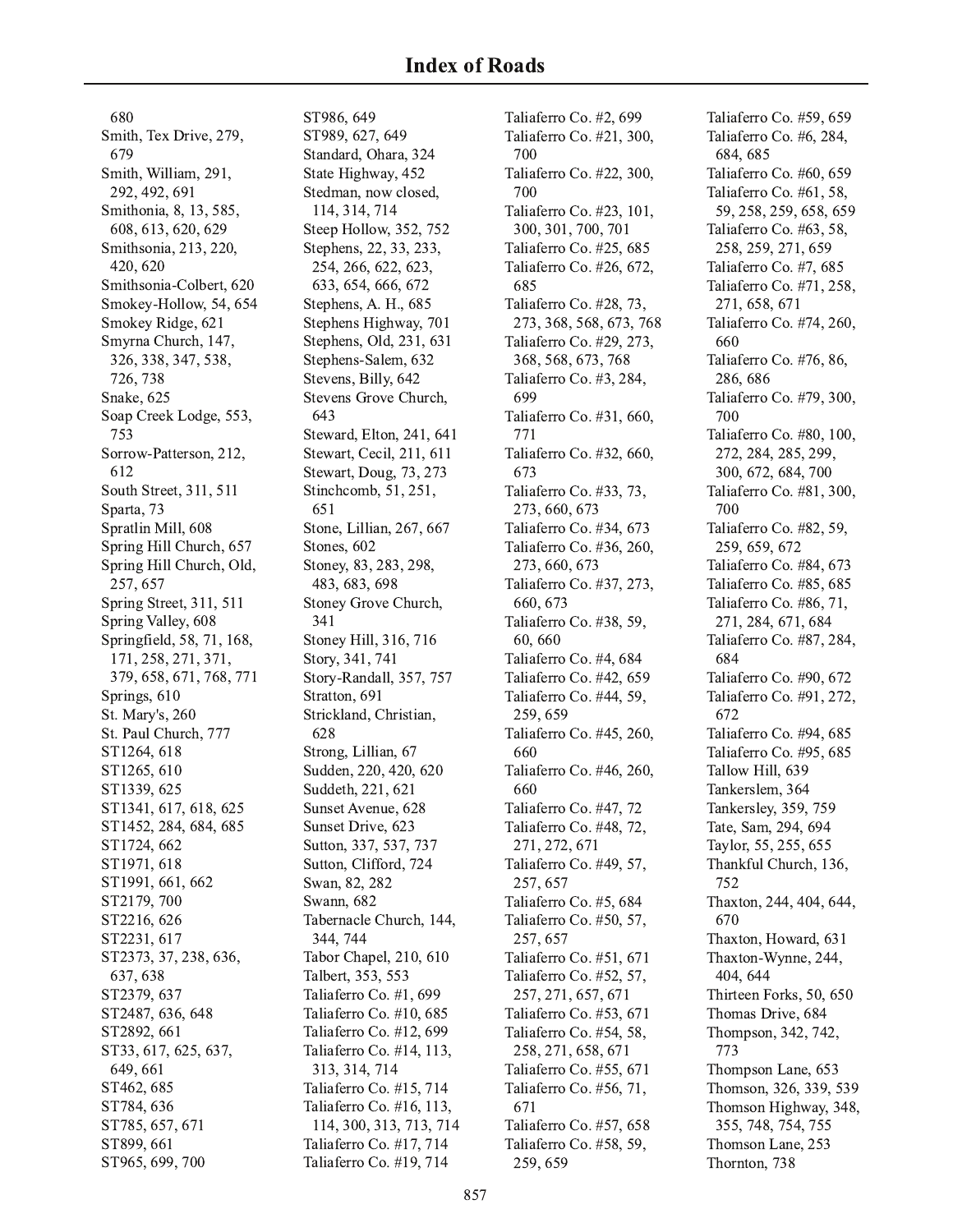Thornton, Gene, 326 Thornton, Oscar, 338, 538 Thornton, Will, 652 Tiller, 759 Timber, 303, 703 Timber Ridge, 613 Timberland, 615 Todd, 639 Todd, Sam, 50 Toombs, Robert Avenue, 511 Toulson, 718 Town, 26, 626 Trading, 64, 74, 77, 131, 164, 166, 277, 288, 303, 478, 565, 603 Trading, Cherokee Old, to Augusta, 181 Trading, Creek Indian Lower, 387, iii, ix Trading, Creek Indian Lower, from Oconee River to Augusta, 119, 172, 319, 572, 718, 719 Trading, Creek Indian Lower, Old, ix Trading, Creek Indian Lower, to Oconee River, 719 Trading, Indian, 78, 151, 278, 351 Trading, Indian, Old, 478 Trading, Lower, 118, 387, 719 Trading, Lower Creek, 172 Trading, Lower, Creek Indian, ix Trading, Lower, Old, 518 Trading, North Fork, 116 Trading, Old, 61, 119, 172, 181, 358 Trading Path, 88, 503, 577 Trading Path, Creek Indian Lower, 519 Trading Path, Lower, 119, 152, 157, 351, 352 Trading Path, Lower Creek, 132, 143, 162 Trading Path, Old, 108, 508, iii Trading Path to Augusta, 181 Trading Path, Upper,

142, 176, 387

Trading to Augusta, 581 Trading to Oconee, 143, 151, 157, 351, 352, 357 Trading, Upper, 87, 103, 117, 317, 517, 562 Trading, Upper Creek to Augusta, 503 Tram, 137 Transco, 18, 218, 618 Tucker, 315, 715 Tucker, Dan Cemetery, Old, 707 Tugalo, 61, 74, 274, 661 Tugaloo, 405 Tugelo to Cherokee Corner, 181 Tuttle, 39, 439 Tuttles, 51 Twin Line Dairy, 663 Twin Oaks, 749 Twin Pond, 176, 179, 379, 776, 779 Tyrone, 83, 483, 683 Underwood, 719 Union Church, 340, 740 Union Hill Church, 636 Union Point, 622, 623, 624 Union Point Highway, 635, 646 Union Point, Old, 34, 634 Upper, 113, 300, 313, 700, 713 Upson Circle, 631 Upson Street, 631 US #129, xiv US #17, 750 US #221, 762 US #278, 34, 46, 59, 72 , 85, 86, 101, 115, 116, 130, 149, 150, 234, 246, 247, 259, 272 , 285, 286, 301, 315, 316, 330, 341, 349, 350, 434, 447, 634, 646, 647, 659, 672, , 685, 686, 715, 716, 730, 741, 749, 750, xiv US #278 By-Pass, 330 US #29, 10, 11, 12, 17, 18, 25, 37, 48, 49, 61, 74, 175, 208, 210, 211, 212, 217, 218, 225, 237, 248, 249, 274, 448, 449, 461, 474, 608, 611, 612, 617,

625, 637, 648, 649, 674, 689, 775 US #29, Old, 274 US #378, 112, 126, 138, 146, 147, 153, 158, 312, 326, 338, 346, 347, 354, 358, 538, 553, 558, 592, 726, 738, 746, 753, 754 US #78, 14, 21, 22, 31, 43, 56, 69, 82, 97, 98, 112, 126, 139, 149, 206, 214, 221, 222 , 231, 244, 256, 269, 282, 297, 298, 312 , 326, 327, 339, 349, 414, 421, 422, 443, 456, 469, 512, 527, 539, 609, 614, 622 , 631, 643, 644, 656, 697, 698, 712, 726, 739, 749, xiv US #78 Business, 511, 712, xiv US #78 Bypass, 312 Usry, Jim Joe, 752 V. F. W., 750 V. F. W. Club, 150, 350 Vandeford, 637 Vans Creek, 92, 292 , 492, 692 Veribest, 54, 642, 654 Veribest Enterprise, 254, 654 Vesta-Palmetto, 267, 667 Veterans Drive, 611 Victoria, 241, 641 Vineyard Creek Church, 627, 628 Vinson, 295, 695 Virginia Hills, 625 Waggon, 565 Wagner Grove Church, 220, 420, 620 Wagon, 131 Walker, 57, 69, 257, 269, 657, 670 Walnut, 308, 708 Walton, 323, 523, 723 Walton, Oscar, 309, 509, 709 Walton, Tom, 680 Ward, George, 308, 708 Ware-McLendon, 110, 310, 710 Warren, 60, 173, 660, 773

Warren Co. #1, 330 Warren Co. #10, 729 Warren Co. #106, 357 Warren Co. #107, 157, 357, 757 Warren Co. #112, 718 Warren Co. #114, 341, 741 Warren Co. #115, 341, 718, 732, 741 Warren Co. #116, 732 Warren Co. #12, 342 Warren Co. #120, 730 Warren Co. #130, 340, 740 Warren Co. #132, 341 Warren Co. #137, 702 Warren Co. #15, 732 Warren Co. #160, 115, 715 Warren Co. #163, 101, 301.701 Warren Co. #164, 341, 741 Warren Co. #165, 116, 316, 703, 716 Warren Co. #167, 315, 715 Warren Co. #169, 302, , 316, 701, 702, 716 Warren Co. #17, 114, 315 Warren Co. #174, 132, , 718, 732 Warren Co. #175, 316, 716 Warren Co. #18, 732 Warren Co. #185, 715 Warren Co. #19, 302, , 315, 702, 715, 732 Warren Co. #20, 732 Warren Co. #21, 301, 701 Warren Co. #22, 732 Warren Co. #24, 301, 732 Warren Co. #25, 686 Warren Co. #27, 287, 686, 701 Warren Co. #28, 287, 301, 687, 701 Warren Co. #29, 102 , 302, 702 Warren Co. #30, 702 Warren Co. #31, 287, 702 Warren Co. #34, 301,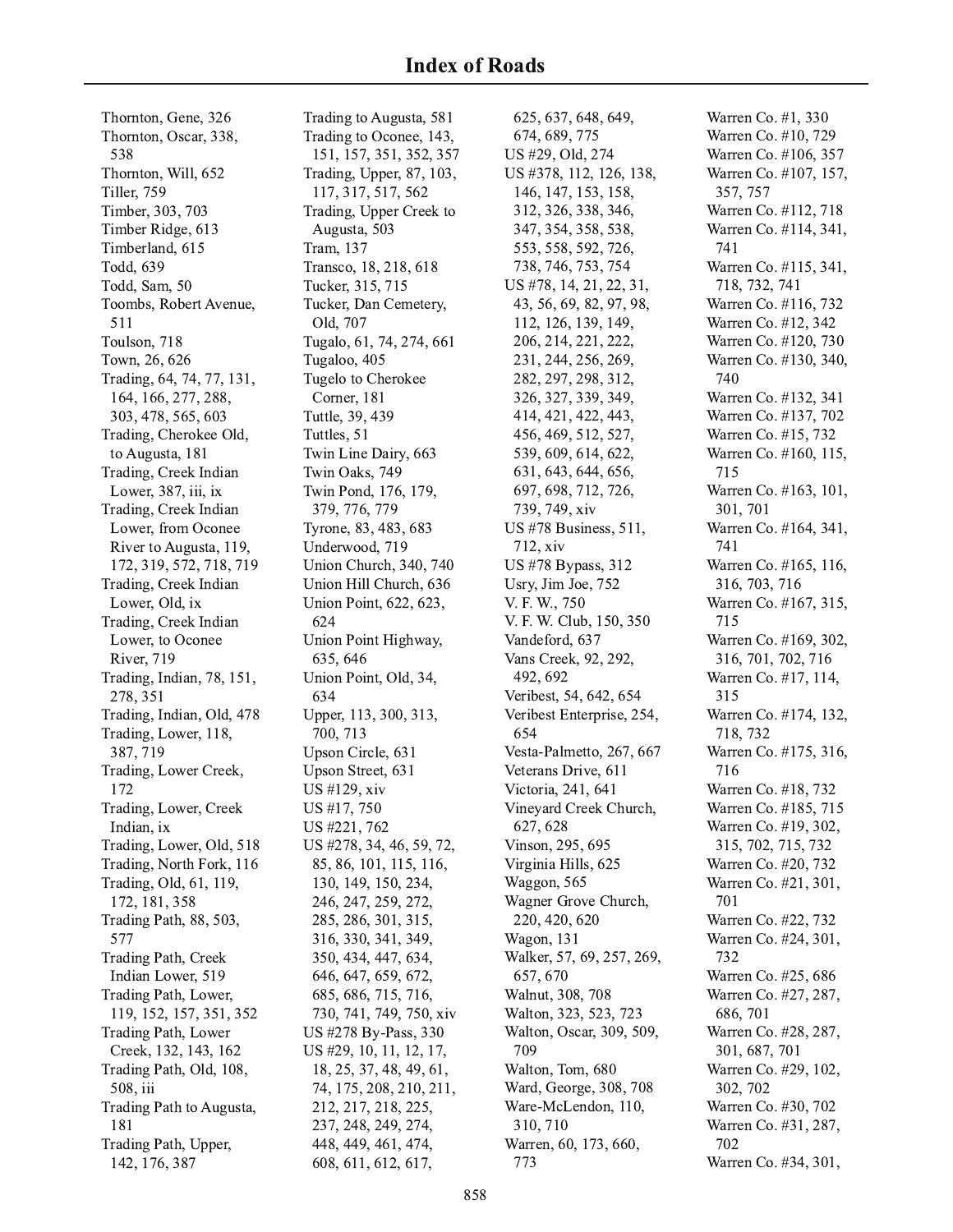701 Warren Co. #38, 315, 715 Warren Co. #41, 315, 715 Warren Co. #42, 301 Warren Co. #43, 315, 715 Warren Co. #44, 302, , 702 Warren Co. #45, 316, 716 Warren Co. #46, 102, , 116, 302, 316, 702, 716 Warren Co. #48, 716 Warren Co. #5, 329 Warren Co. #52, 716 Warren Co. #53, 302, , 702 Warren Co. #54, 102, , 302, 303, 702, 703 Warren Co. #56, 303. 304, 703, 704 Warren Co. #58, 303, 703 Warren Co. #6, 115, 315, 715 Warren Co. #60, 303, 703 Warren Co. #61, 103, 303, 703 Warren Co. #62, 103, 303, 703, 717 Warren Co. #63, 304, 704 Warren Co. #64, 704 Warren Co. #65, 118, 718 Warren Co. #66, 118, 718 Warren Co. #68, 717 Warren Co. #69, 317, 717 Warren Co. #70, 717 Warren Co. #71, 117, 317, 717 Warren Co. #72, 317, 717, 731 Warren Co. #73, 317, 331, 717, 731 Warren Co. #74, 331, 731 Warren Co. #75, 131, 317, 331, 717, 731 Warren Co. #77, 317, 717, 731 Warren Co. #79, 731,

732 Warren Co. #8, 315, 715, 729 Warren Co. #81, 131, 331, 731 Warren Co. #82, 331, 731 Warren Co. #87, 131, 331, 731 Warren Co. #9, 129, 729 Warren Street, 719 Warrenton, 718, 730 Warrenton-Camak, 330 Warrenton, East, 130, 141, 330, 341, 741 Warrenton, Old, 741 Washington, 9, 127, 139, 147, 339, 347, 643, 644, 747 Washington-Augusta, 592 Washington Co. #350, 172 Washington Highway, 78, 278, 678, 694, 729, 746 Washington-Launders, The Great, 139 Washington-Scott, 112 Washington Street, 719 Water Street, 311, 511 Water Tank, 672 Watershed, 663 Watkins Farm, 629 Watson Mill, 229, 629 Watson Springs, 24, 224, 624 Watson, Thomas Highway, 717 Webb, Ed, 452, 652 Webb-Lunceford, 68, 268, 668 Webbs Ferry, 65 Welcome Avenue, 621 Welcome Church, 721 Well, 249, 649, 777, 780 Wellmaker-Cook, 146, 346 Wells, 360, 760 Wesley Chapel, 243, 635, 643 West, 671 West Hill, 746 West Street, 311, 511, 640 Wheatley, 326, 726 White Oak, 765

White Plains, 60, 73, 260, 660 White Rock, 360, 754, 760 White Rock Church, 354 Whitman, 276, 476, 676 Wiggins, 351, 751 Wilcox, 352, 752 Wildcat Bridge, Old, 17, 217, 617 Wildflower Drive, 621 Wilhoit, 716 Wilkes Co. #1, 270, 670 Wilkes Co. #10, 339, 539 Wilkes Co. #101, 96, 296, 696 Wilkes Co. #102, 96, 296, 696 Wilkes Co. #103, 296, 696 Wilkes Co. #104, 696 Wilkes Co. #105, 680 Wilkes Co. #106, 681 Wilkes Co. #107, 681 Wilkes Co. #108, 680 Wilkes Co. #109, 80, 680 Wilkes Co. #110, 680 Wilkes Co. #111, 695 Wilkes Co. #112, 95, 295, 695 Wilkes Co. #113, 295, 509, 695 Wilkes Co. #114, 295, 695 Wilkes Co. #115, 695 Wilkes Co. #116, 308, 509, 708, 709 Wilkes Co. #117, 309, 509, 709 Wilkes Co. #118, 309, 509, 709 Wilkes Co. #119, 509, 709 Wilkes Co. #121, 709 Wilkes Co. #122, 122 , 322, 722 Wilkes Co. #123, 523, 723 Wilkes Co. #124, 123, 723 Wilkes Co. #125, 123, 523, 723 Wilkes Co. #126, 523, 723 Wilkes Co. #127, 523, 723 Wilkes Co. #128, 124,

309, 323, 324, 509, 523, 709, 723, 724 Wilkes Co. #129, 309, 509, 709 Wilkes Co. #130, 309, 509, 709 Wilkes Co. #131, 309, 509, 709 Wilkes Co. #132, 110, 310, 324, 710, 724 Wilkes Co. #133, 324, 724 Wilkes Co. #134, 324, 724 Wilkes Co. #135, 324, 724 Wilkes Co. #136, 324, 724 Wilkes Co. #137, 324, 724 Wilkes Co. #141, 325, 725 Wilkes Co. #142, 325, 725 Wilkes Co. #143, 110, 310, 710 Wilkes Co. #144, 711 Wilkes Co. #145, 110, 111, 310, 696, 710, 711 Wilkes Co. #146, 310, 710 Wilkes Co. #147, 724 Wilkes Co. #148, 110, 310, 710 Wilkes Co. #150, 682 Wilkes Co. #154, 699 Wilkes Co. #16, 537, 737 Wilkes Co. #166, 122 , 322, 722 Wilkes Co. #167, 523, 723 Wilkes Co. #168, 509, 709 Wilkes Co. #170, 724 Wilkes Co. #171, 81, 681 Wilkes Co. #173, 696 Wilkes Co. #175, 298, 698 Wilkes Co. #176, 724 Wilkes Co. #177, 698 Wilkes Co. #178, 538, 738 Wilkes Co. #18, 537 Wilkes Co. #181, 669 Wilkes Co. #182, 697